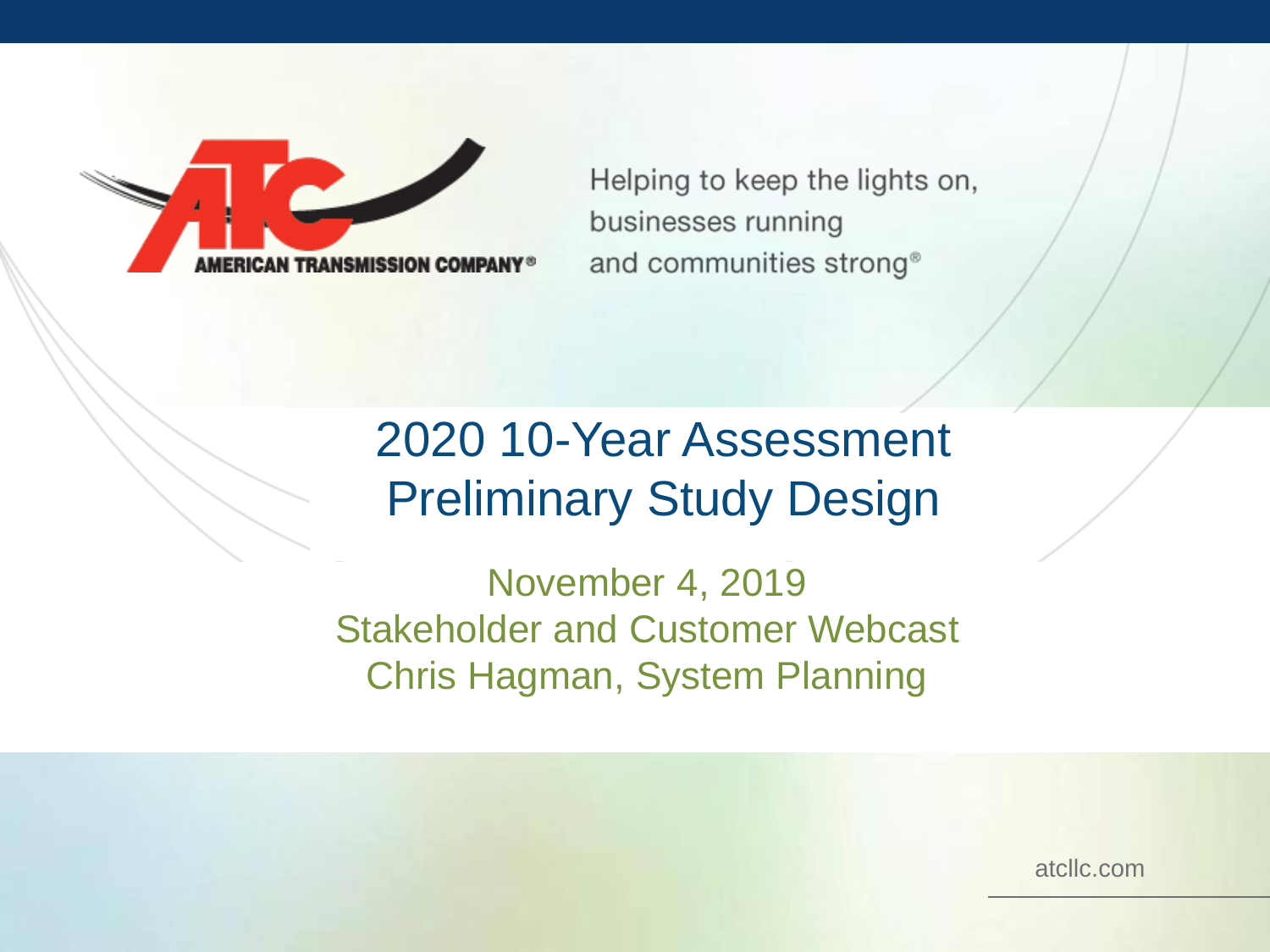## Purpose

- Summarize ATC's project development processes
- Solicit input for the 2020 Assessment Study Design
- Solicit input on Public Policy Requirements

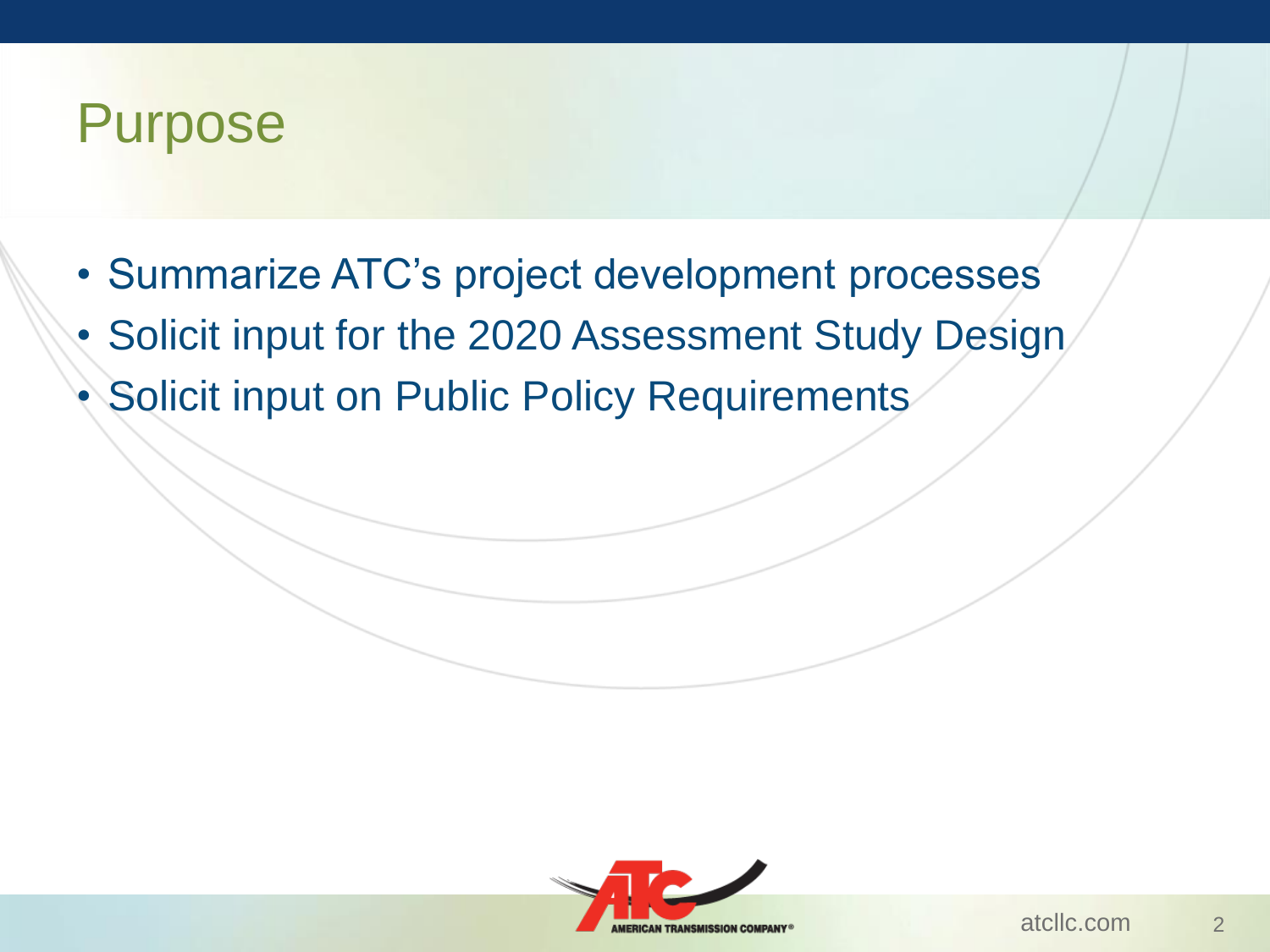## ATC's Project Development Processes

#### • Local Transmission Planning

- Asset Renewal
- Interconnections
- Network
	- **Planning Reliability Criteria**
	- **Sectionalizing Guidelines**
	- Economic Benefits Considerations
- Consider Other Solutions (non-transmission alternatives)
- Regional Planning
- Public Policy Requirements

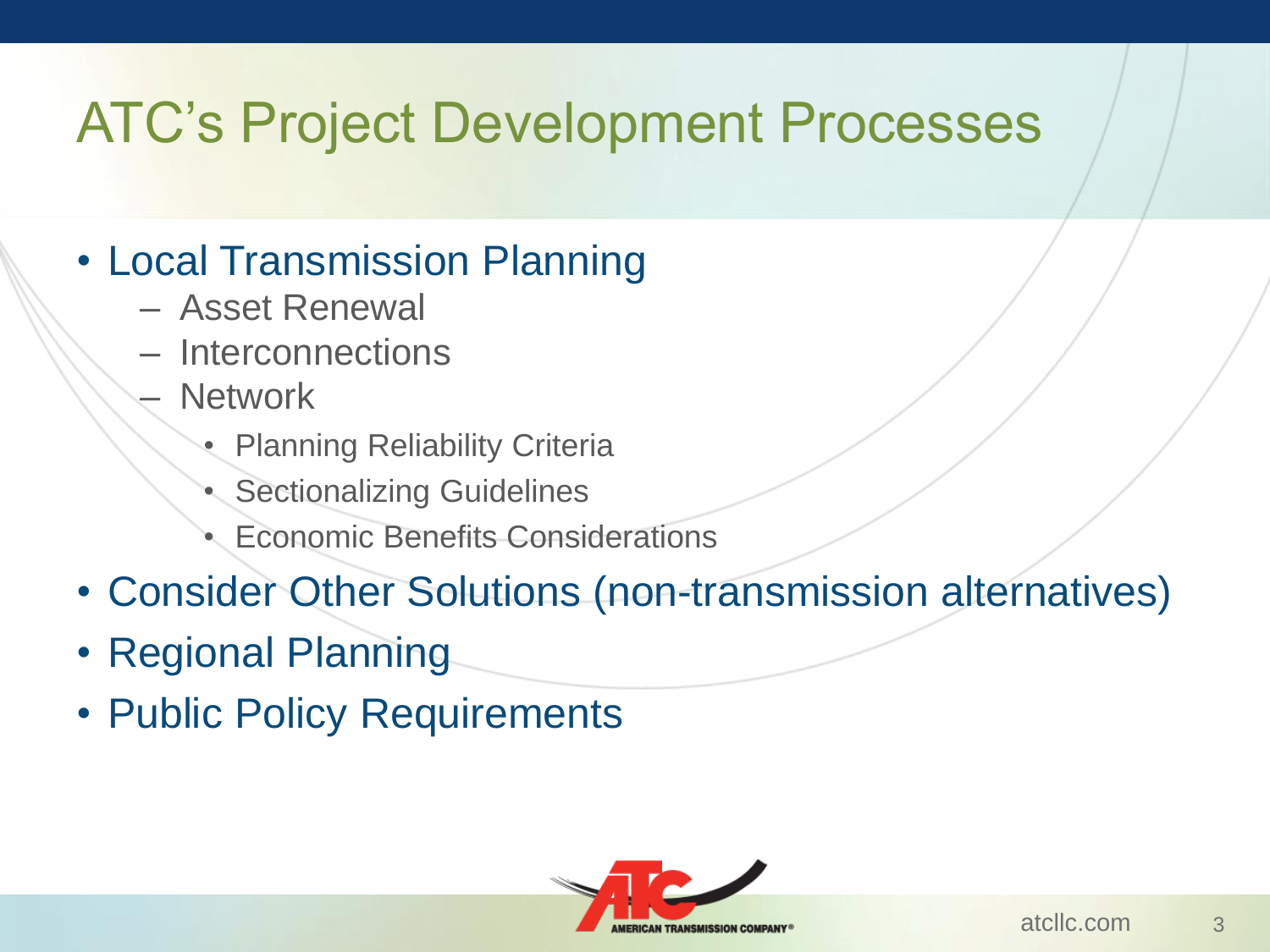# **Timeline**



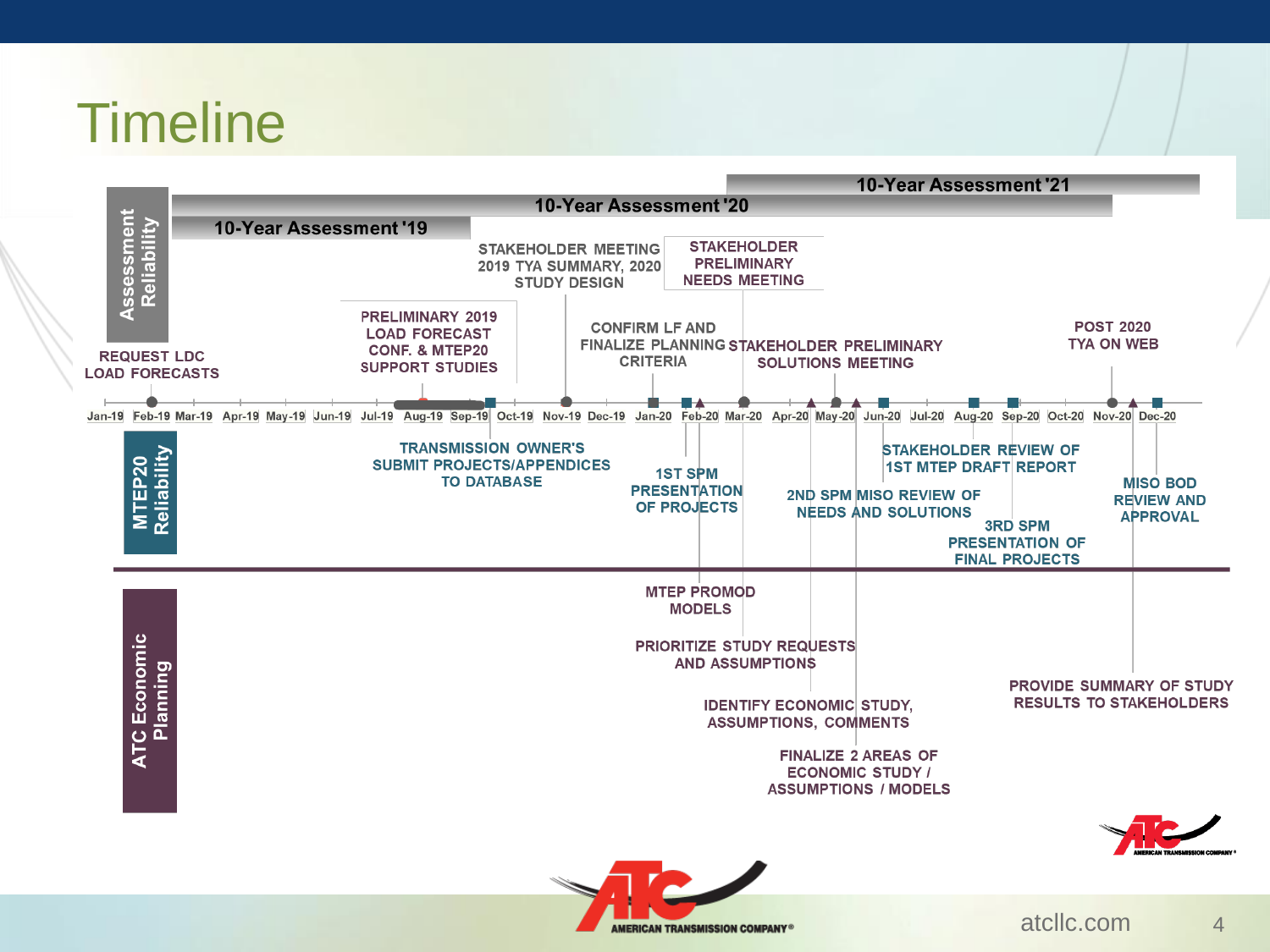# ATC Project Identification Process



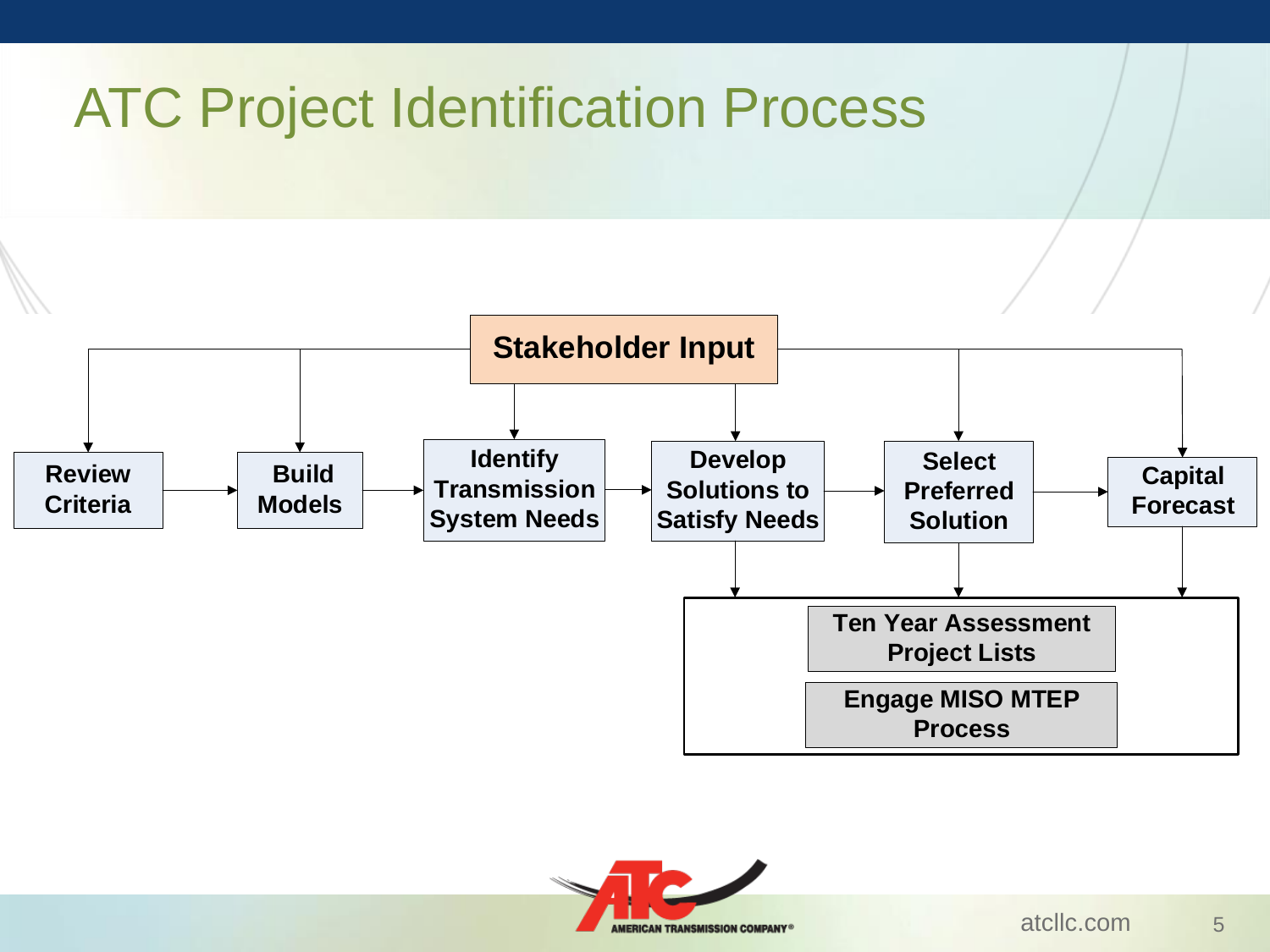

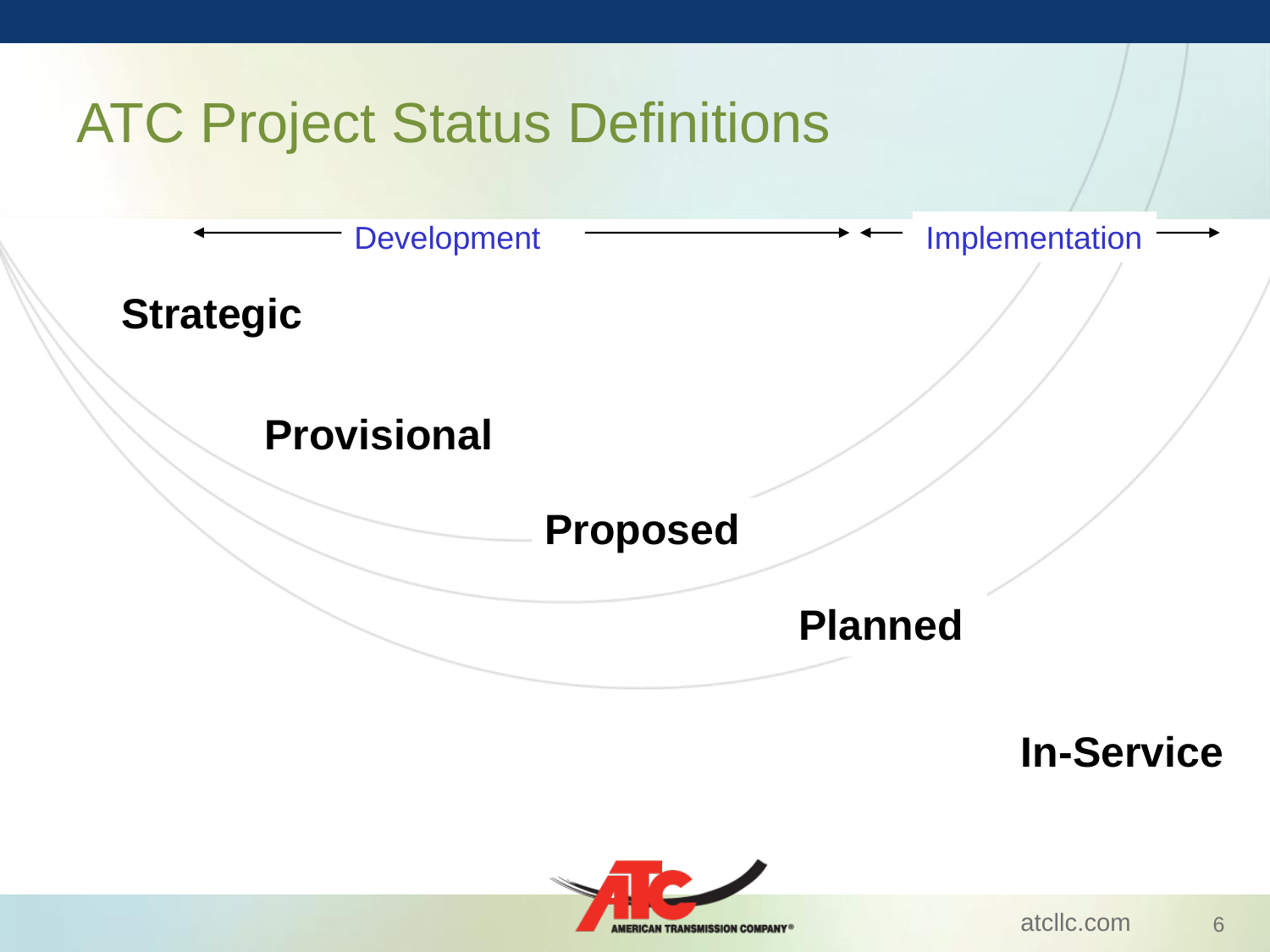## Asset Renewal Program Objectives

- Safety Public and worker
- Minimize total life cycle cost
- **Compliance**
- Manage risk of aging infrastructure
- Reliability performance improvements
- Environmental performance improvements

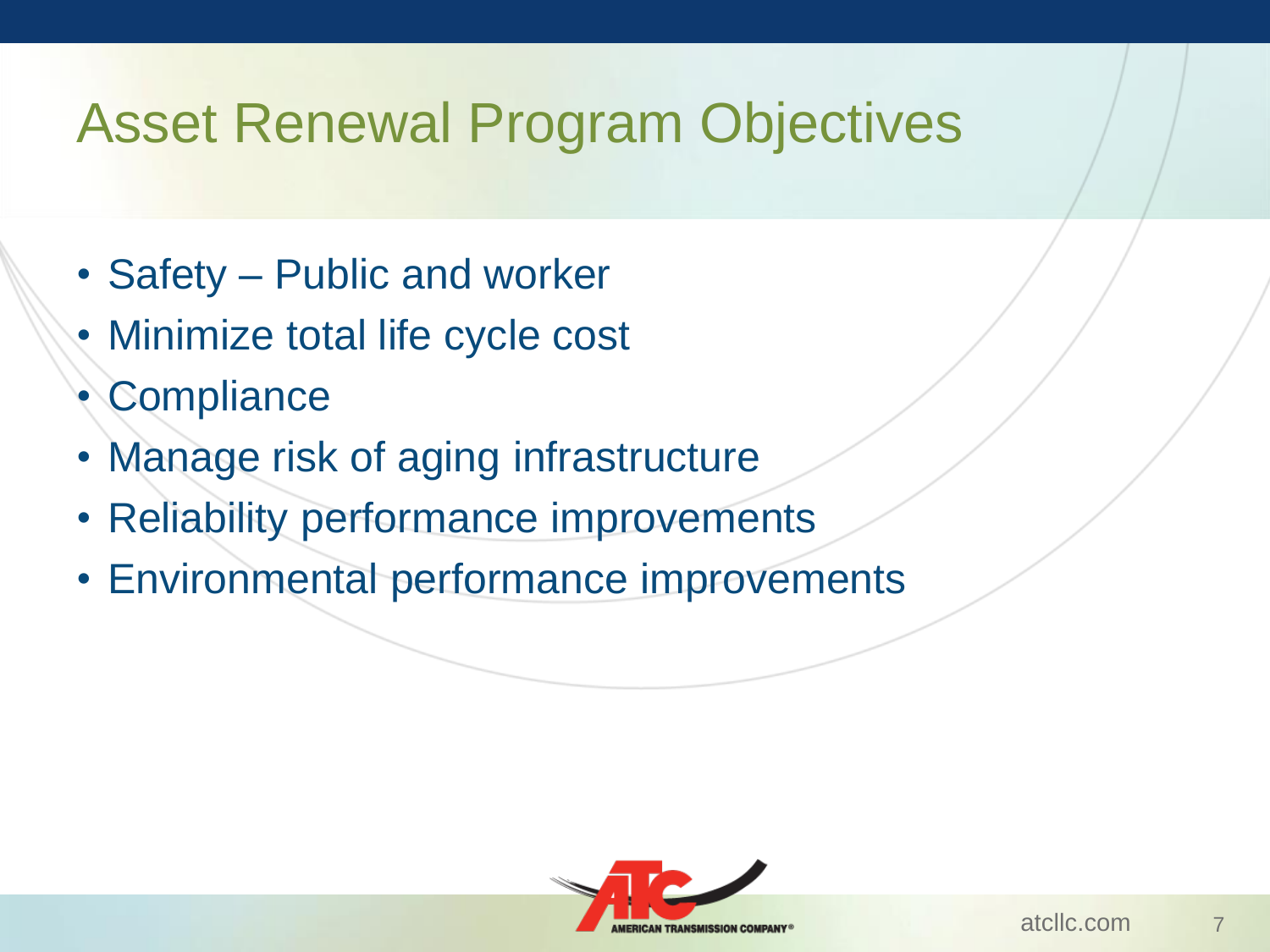## Asset Renewal Criteria

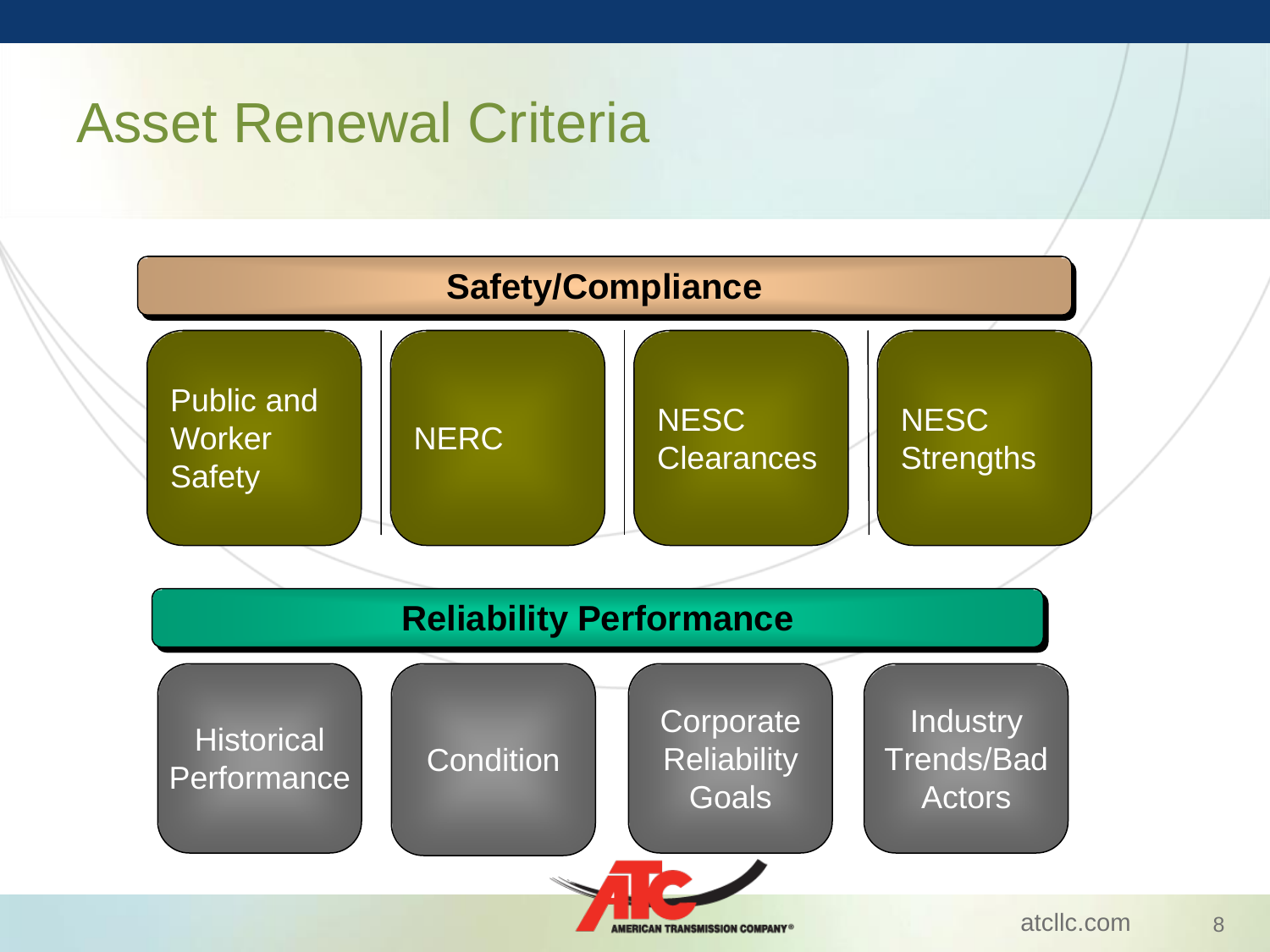## Asset Renewal Considerations

#### • Is the asset still needed?

- Assess area needs
- Obtain cross-functional and distribution provider input
- Consider removal of lines (full/partial retirement)
- What ratings are needed?
- Investing prudently using defensible criteria

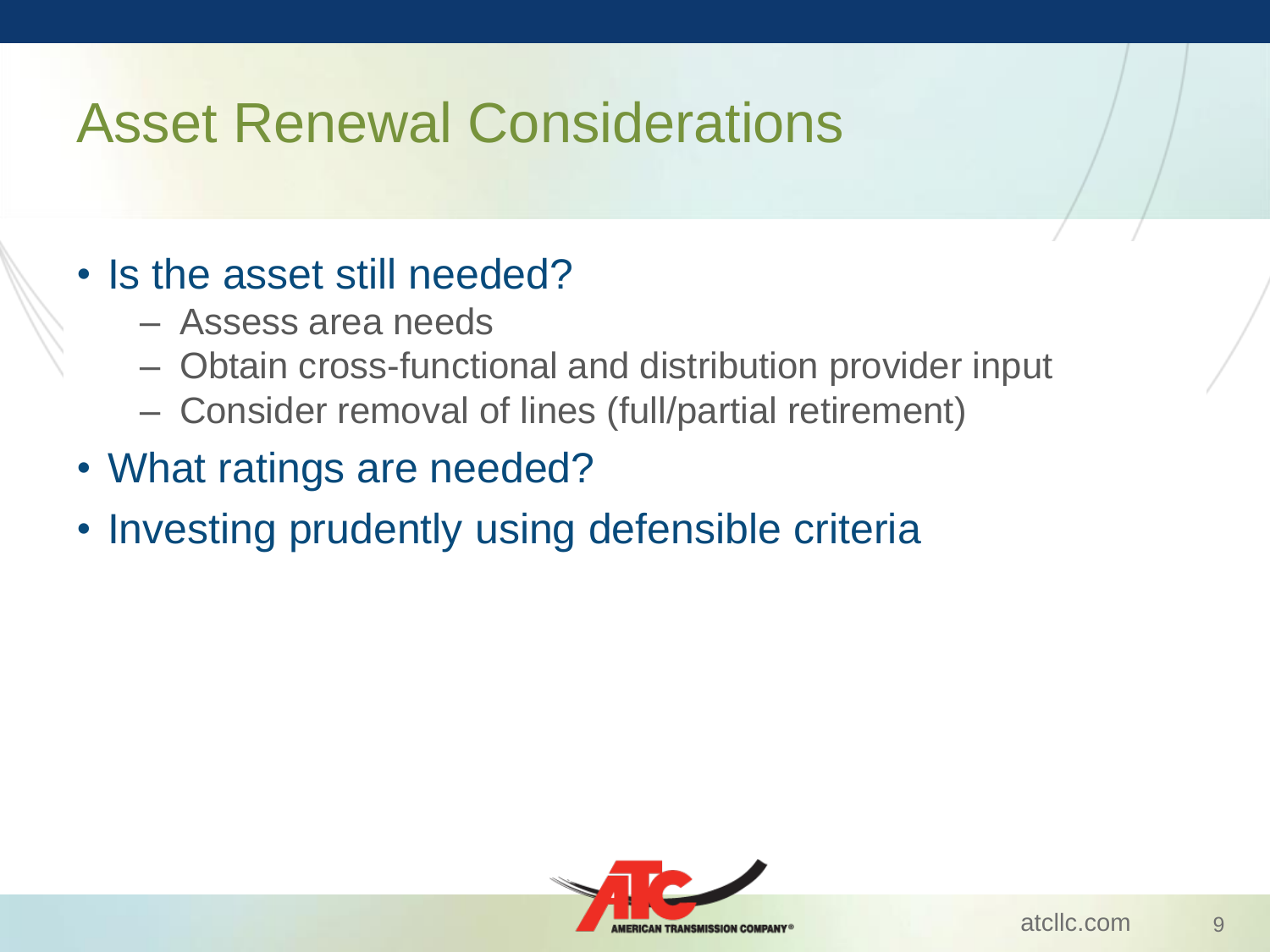# **Asset Renewal: McKenna - Castle Rock 69 kV (Y-47), Rebuild**

- Condition of 1950's Wood Structures and Hardware – In bottom 5% for 69 kV lines.
- Address existing reliability and market constraint issues
	- Increased rating needed to meet long-term reliability needs.
	- Line is a known market constraint.
	- Increased rating projected to provide economic benefits of between \$600k and \$4.5M over 40-years (assumes X-43 rebuild).



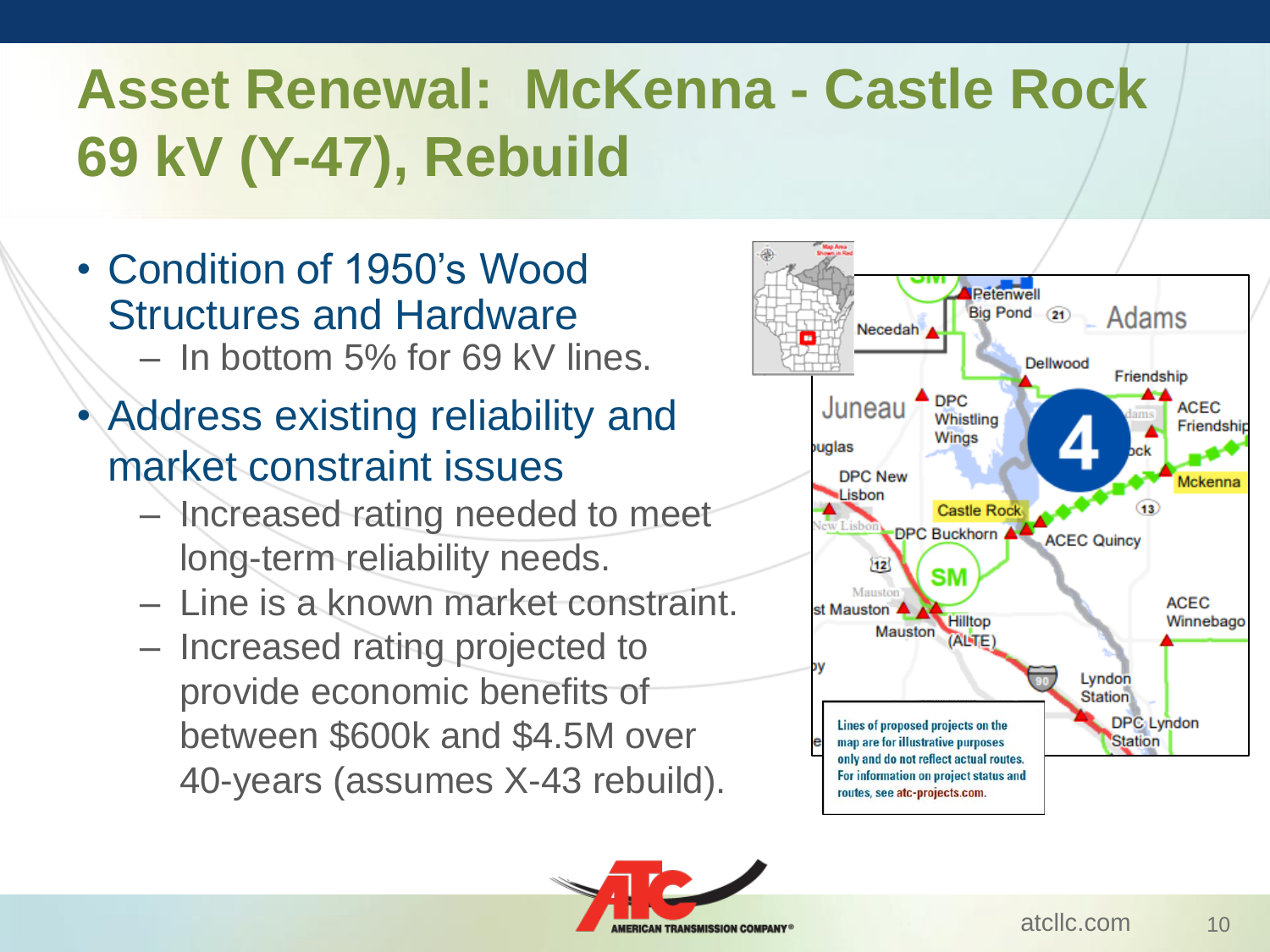## **Interconnections**

### • G-T

– Support MISO Attachment X and Y Processes

### • D-T

- Collaborate with distribution providers through Load Interconnection Request Form (LIRF) and BVP process
- T-T

– Collaborate with other Transmission Owners

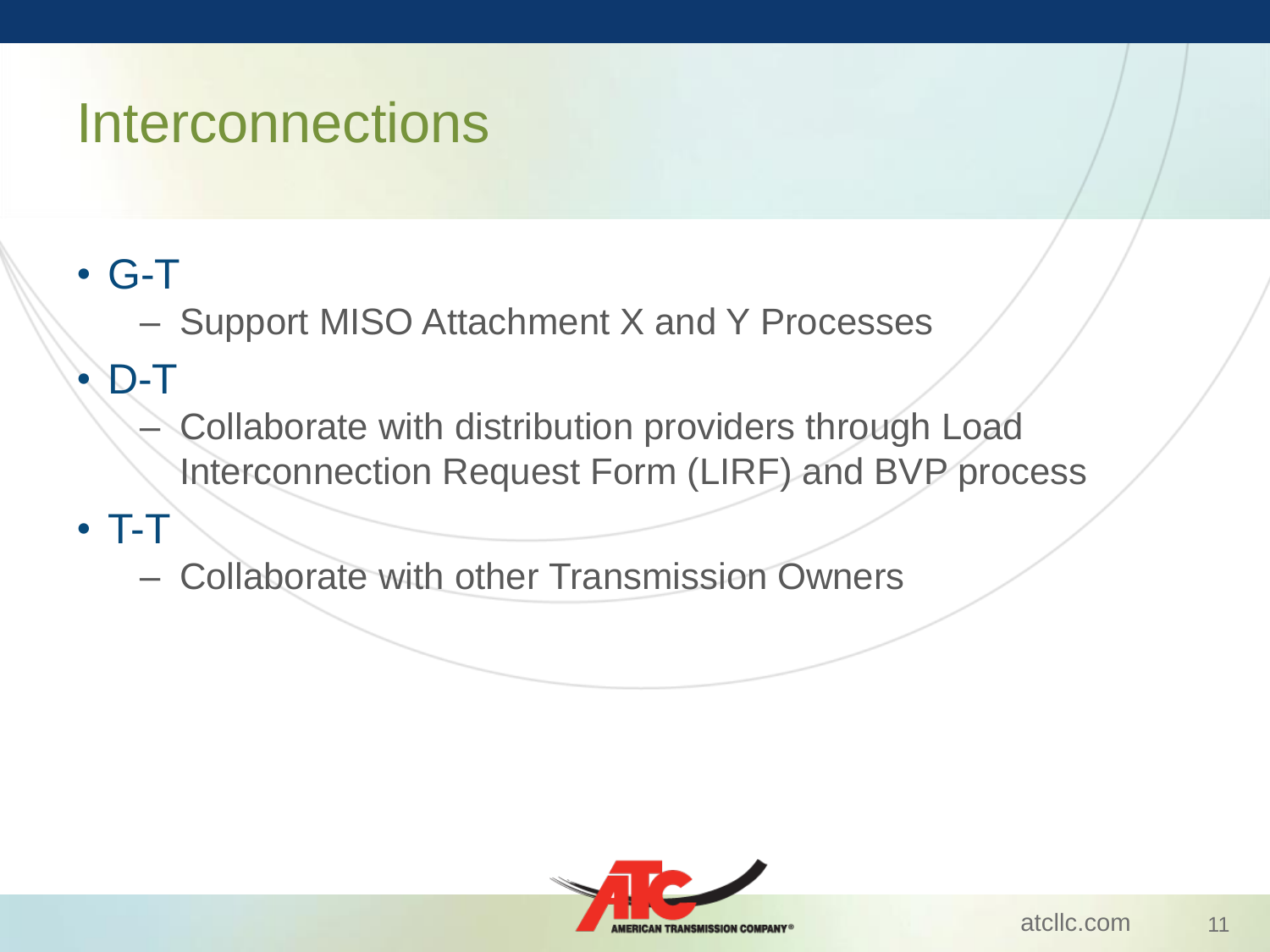# Network Planning Objectives

- Compliance with NERC regional and local criteria
- Best Value Plan (BVP)
- Customer involvement
- Address Public Policy requirements
- Maintain or improve the adequacy and reliability of the electric transmission system

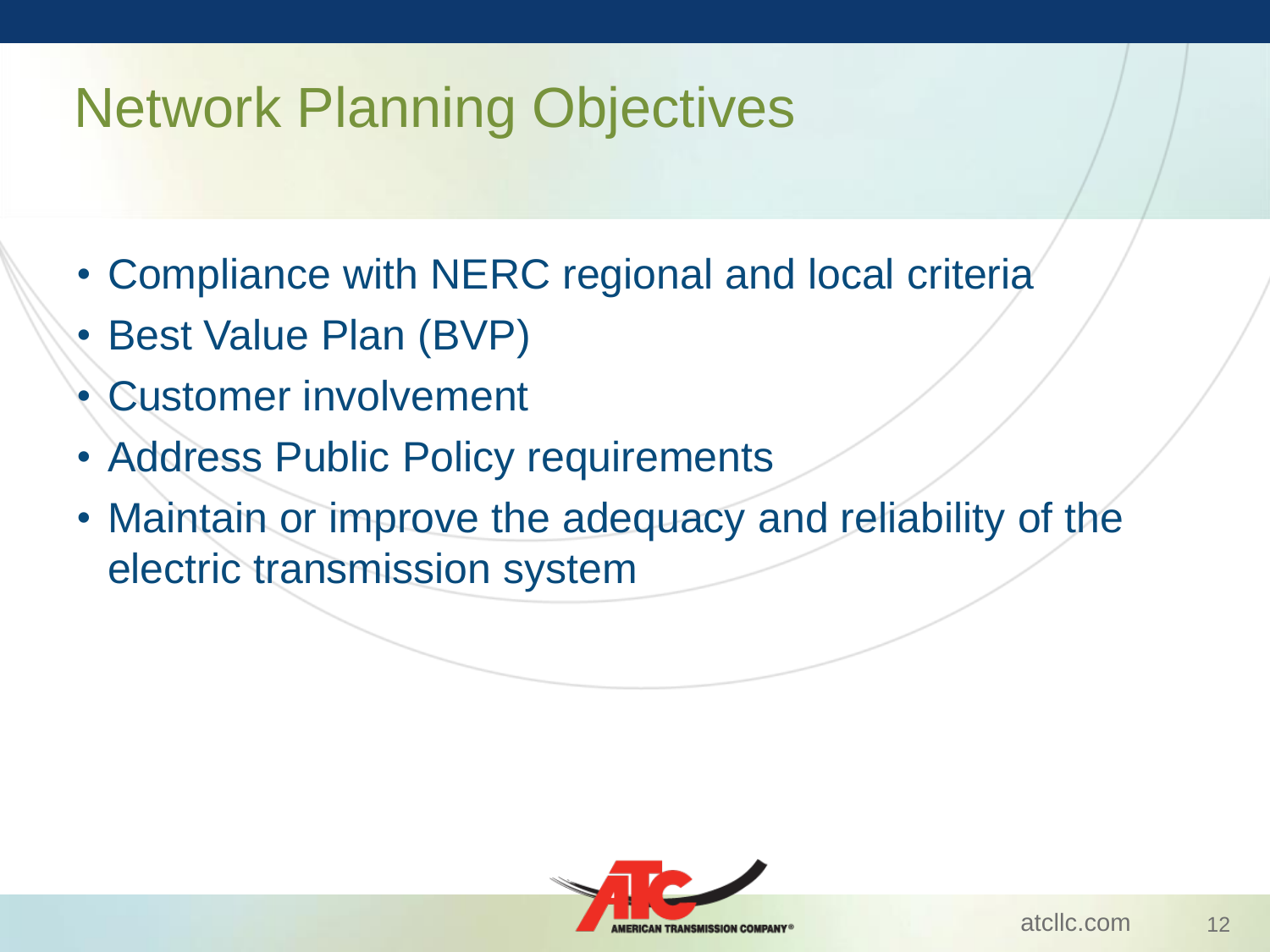# Network Planning Assessment Process

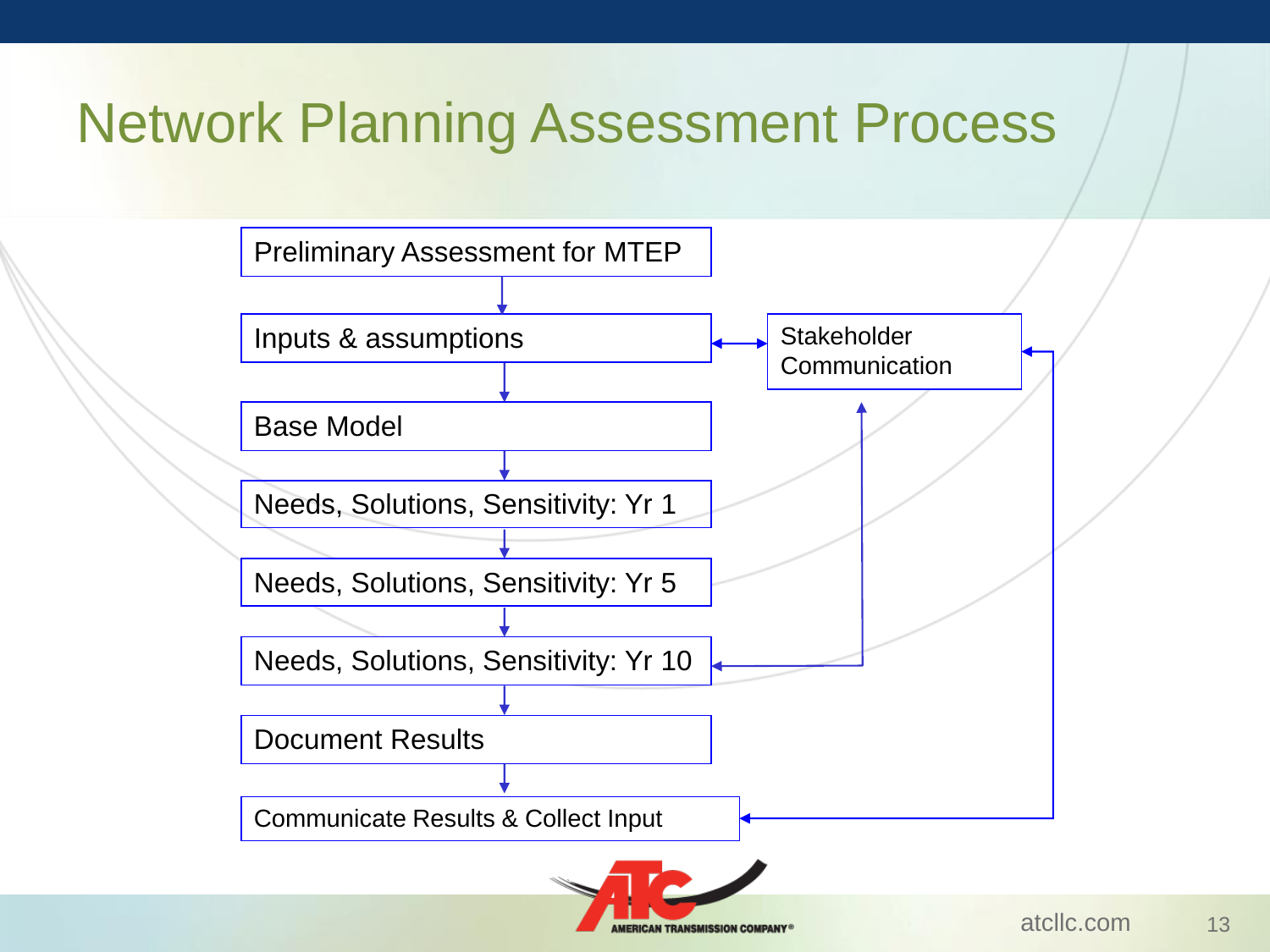# **Criteria**

- NERC Standards, particularly **TPL-001, version 4**
- ATC Planning Criteria
	- Consists of criteria and assessment practices
	- http://www.atc10yearplan.com (About tab)
	- Current versions: Planning Criteria v19.3 & Planning Assessment Practices v7.3
- Sectionalizing Guidelines
	- Developed with distribution providers early in ATC's history
	- [http://www.atcllc.com/wp-content/uploads/2017/12/Load-](http://www.atcllc.com/wp-content/uploads/2017/12/Load-Interconnection-Guide-Rev-7-121517-Pub.pdf)Interconnection-Guide-Rev-7-121517-Pub.pdf (Sections 3.6.1-3.6.2)

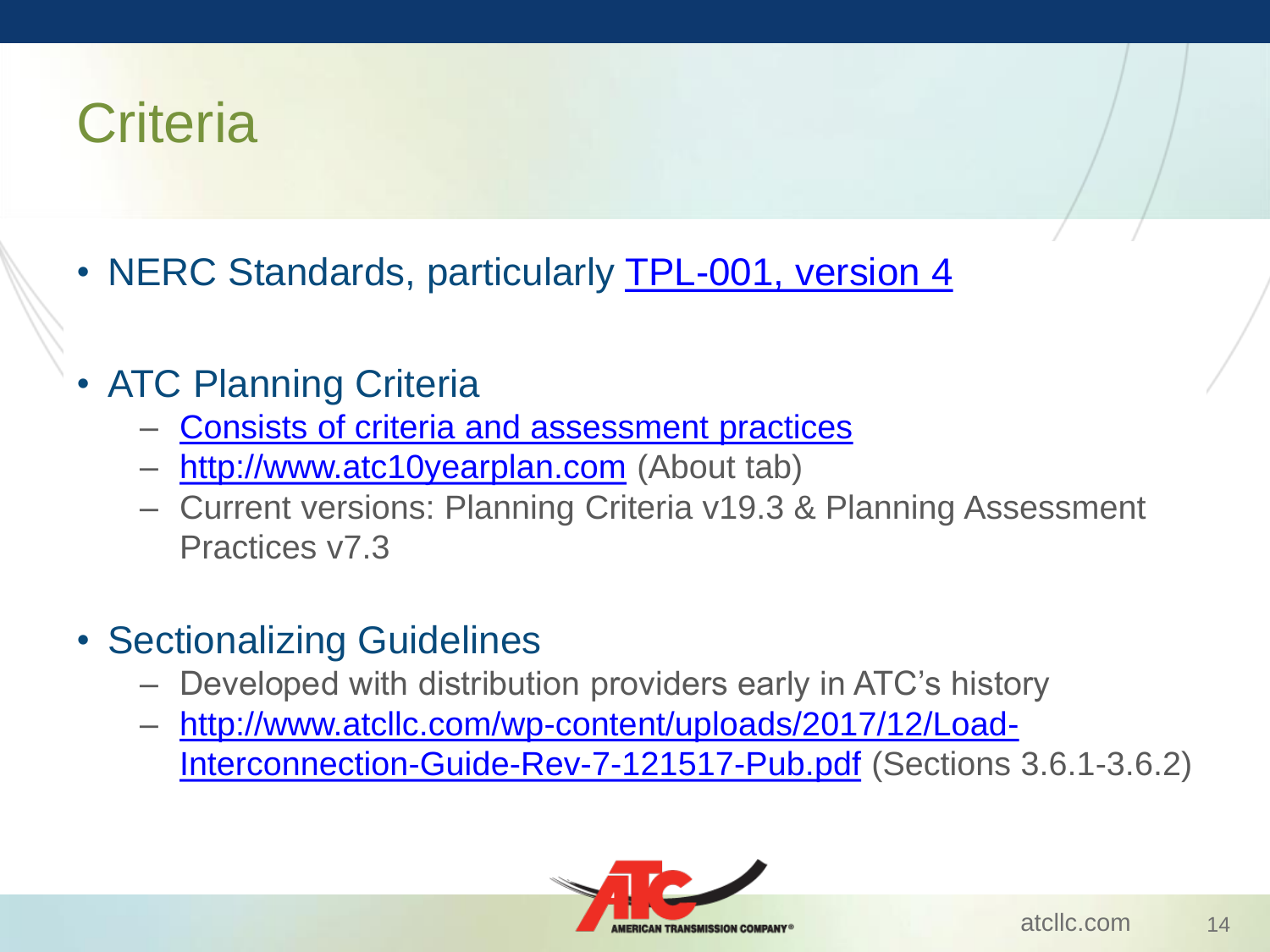# Criteria Updates Since Last Year

#### • Criteria v19.3 compared to v19.1

- Relaxed the lagging power factor requirements for generators from 0.90 to 0.95
- Added "Inverter-Based Resources Stability Assessment", subsection 1.2.1.C)3
- Minor clarifications to other language in criteria section 1.2

#### • Assessment Practices v7.3 compared to v7

- Simplified multiple outage process description
- Relaxed the lagging power factor requirements for generators from 0.90 to 0.95
- Removed the 5% Transmission Reliability Margin (TRM) for MISO generation interconnection studies

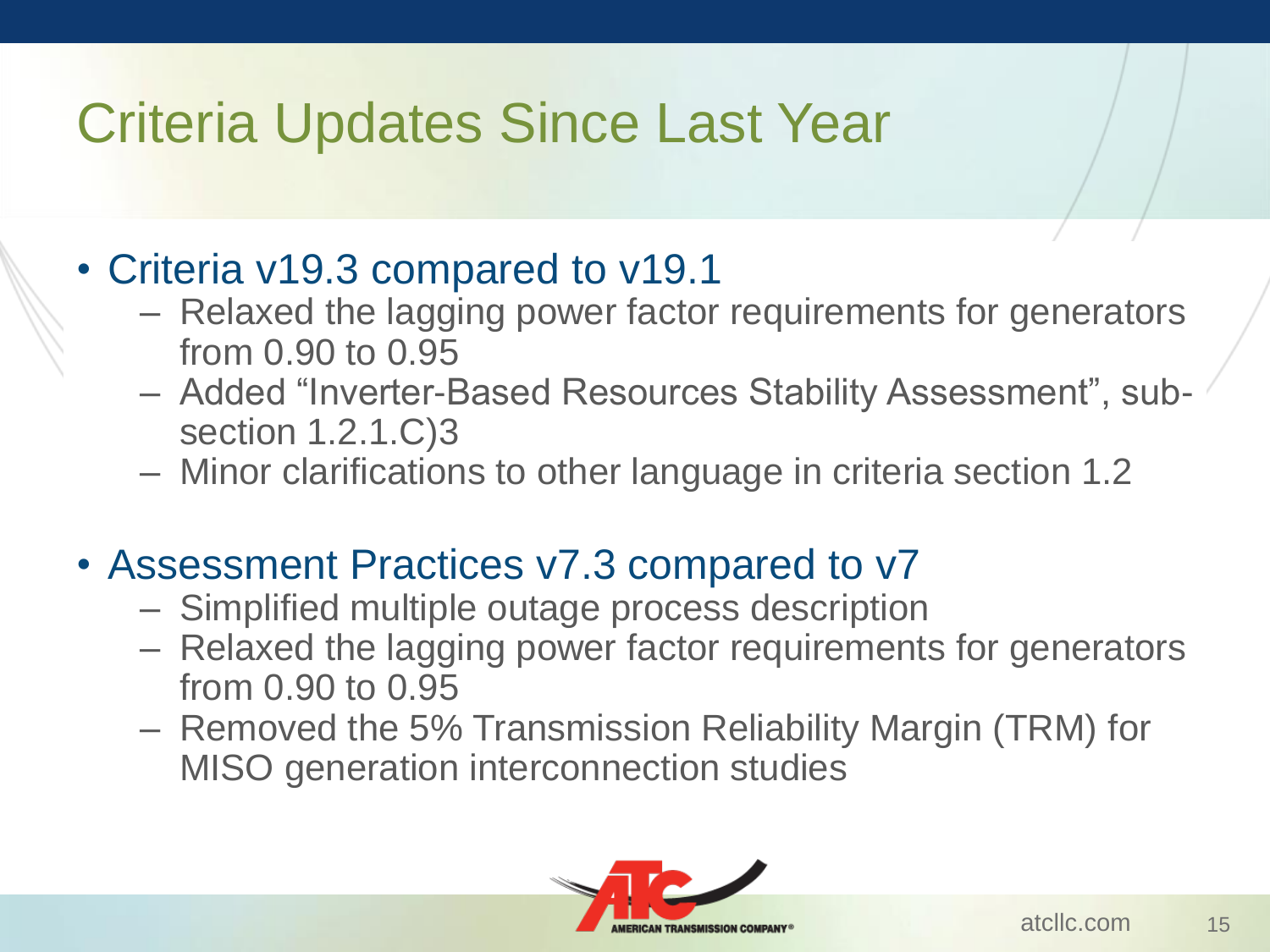# Criteria Considerations

#### • Emergency Thermal Ratings

- Clarify use in planning studies
- Cover event duration
- Appropriate Ratings complete ATC definition/impacts
- Return to Normal Rating during event
	- May develop plan to assess impacts
	- Not developing projects for 2020 Assessment

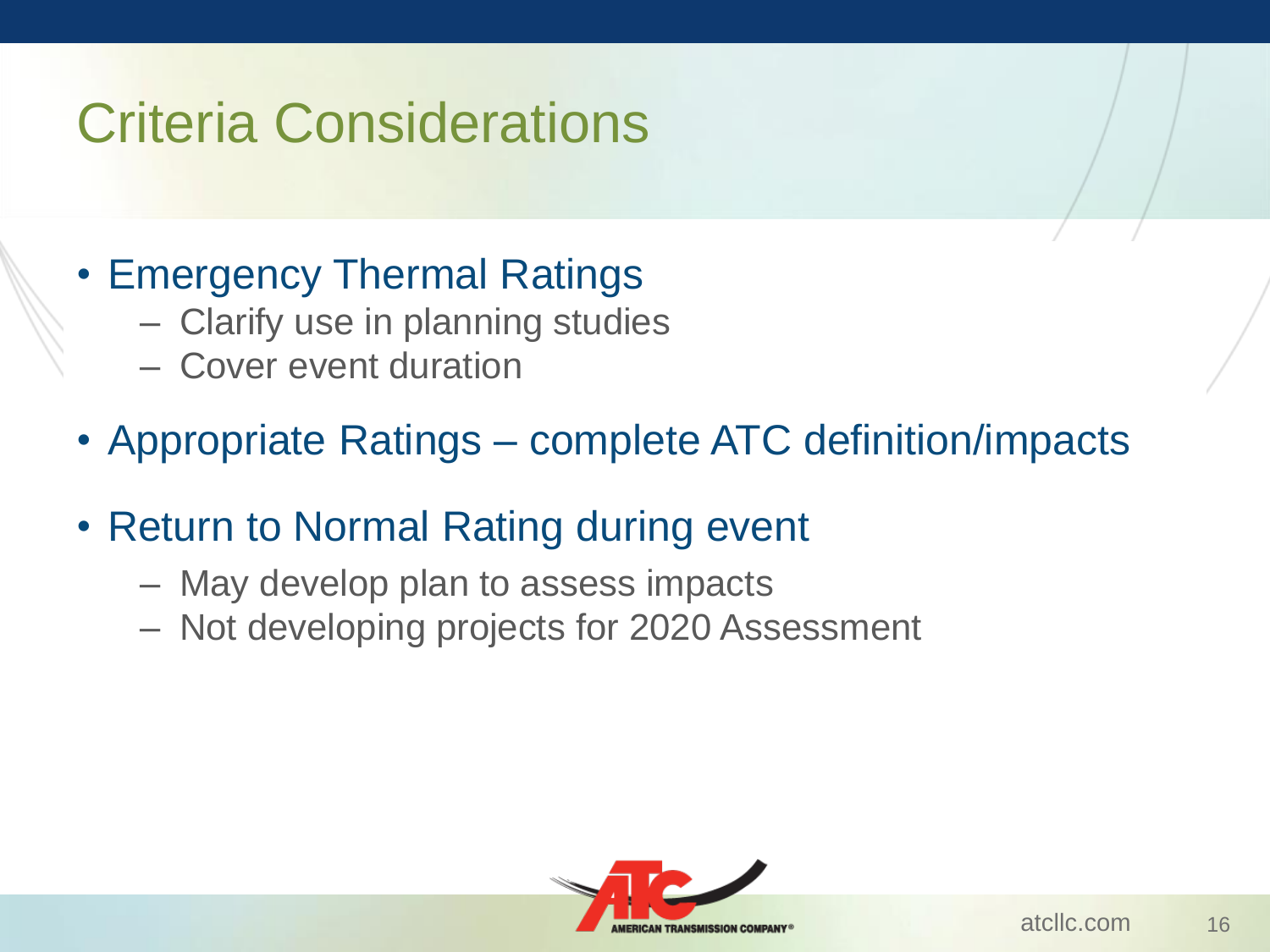# 2020 Studies and Assumptions

- Preliminary 2019 Load Forecast Confirmation and MTEP20 Support Studies
- **Modeling Assumptions** 
	- **Model Years**
	- Load
	- Generation
	- No Load Loss Allowed Contingency Analysis
- Additional Studies

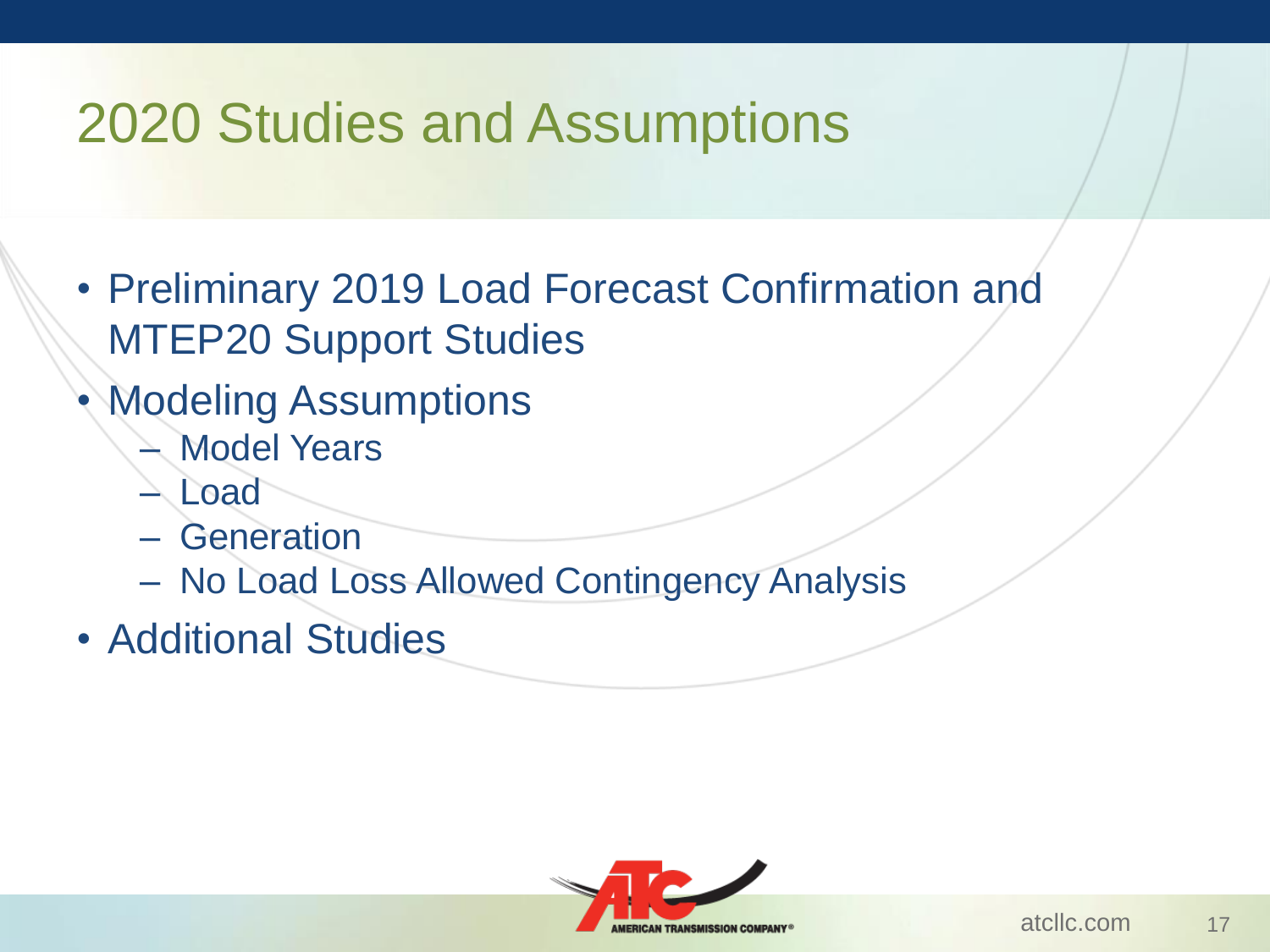# Preliminary Load Forecast and MTEP20 Support Studies

- Initial screening (reduced generator reactive capability)
	- Summer peak (5 and 10 year models)
	- 2019 load forecast
	- 2019 TYA outside world (2018 MMWG cases)
- To confirm 2019 Load Forecast and support MTEP20 database development
	- No load loss allowed contingencies
	- Completed July 2019

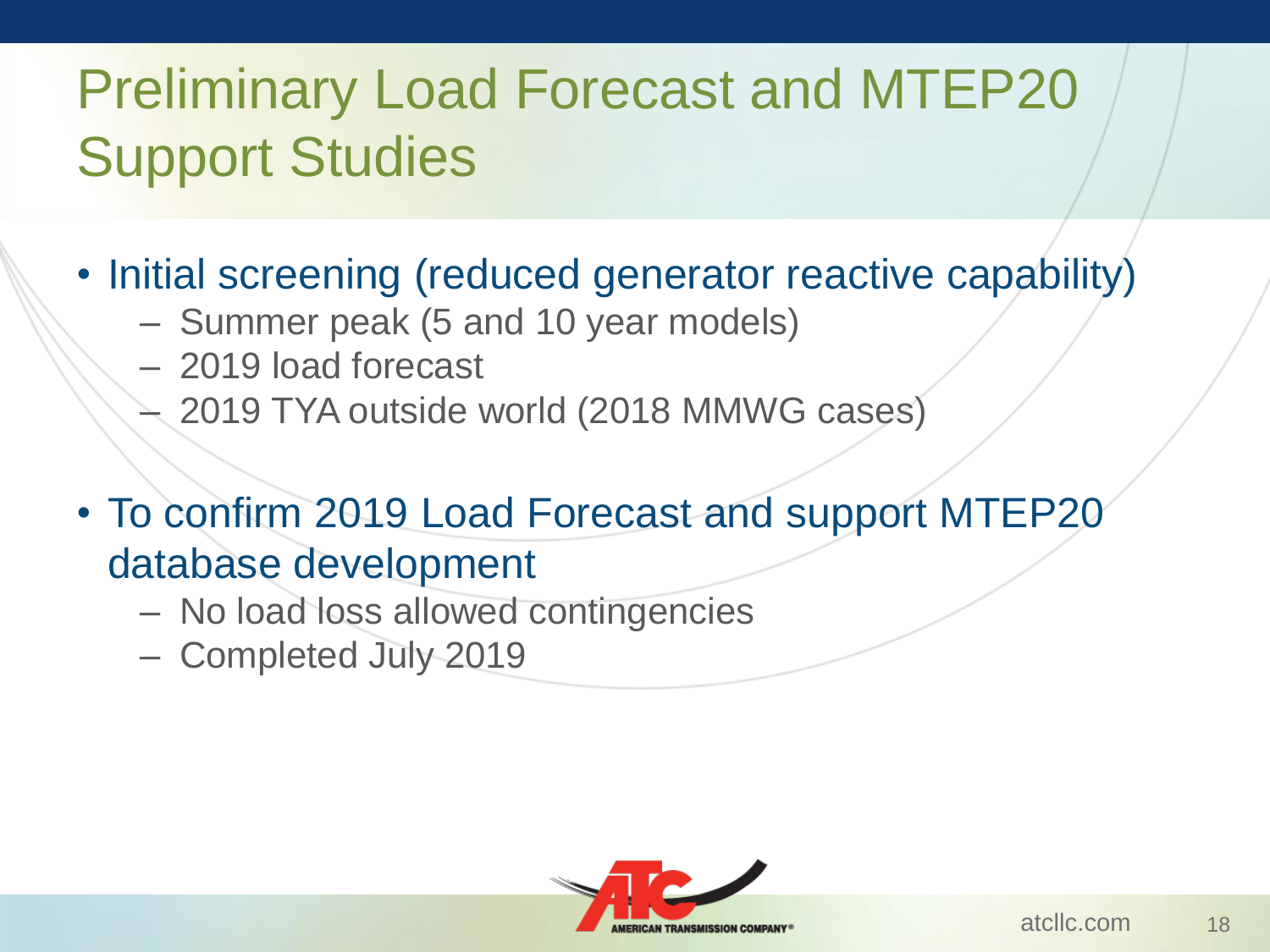## Projects Submitted to MTEP20

• [MTEP20 Active Project List](https://cdn.misoenergy.org/MTEP%20Projects%20Under%20Evaluation368757.xlsx)

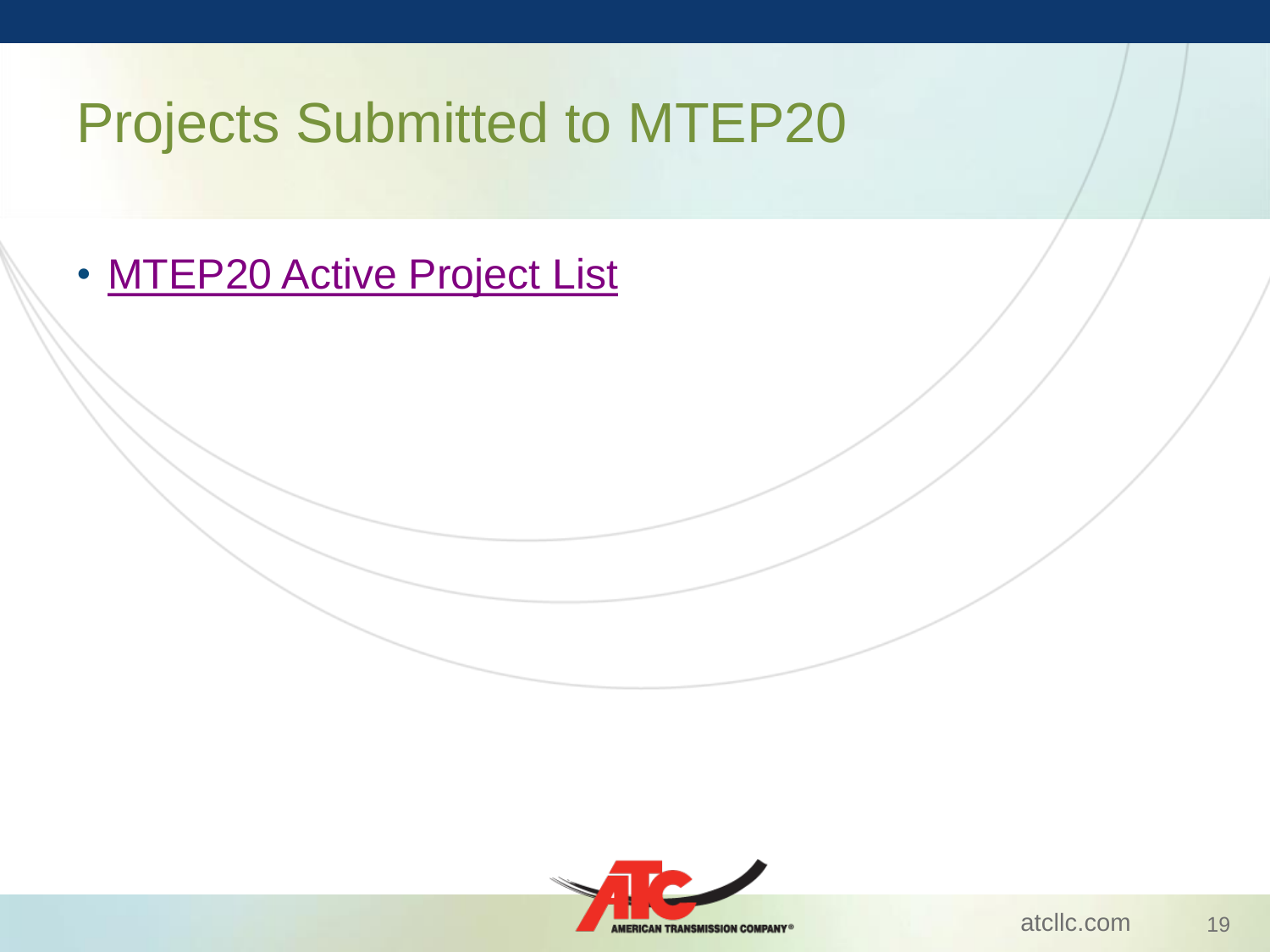# 2020 TYA Model Years

- 2020 (As-planned)
- 2021
- 2025
- 2030
- All models will likely be completed by the Spring of 2020

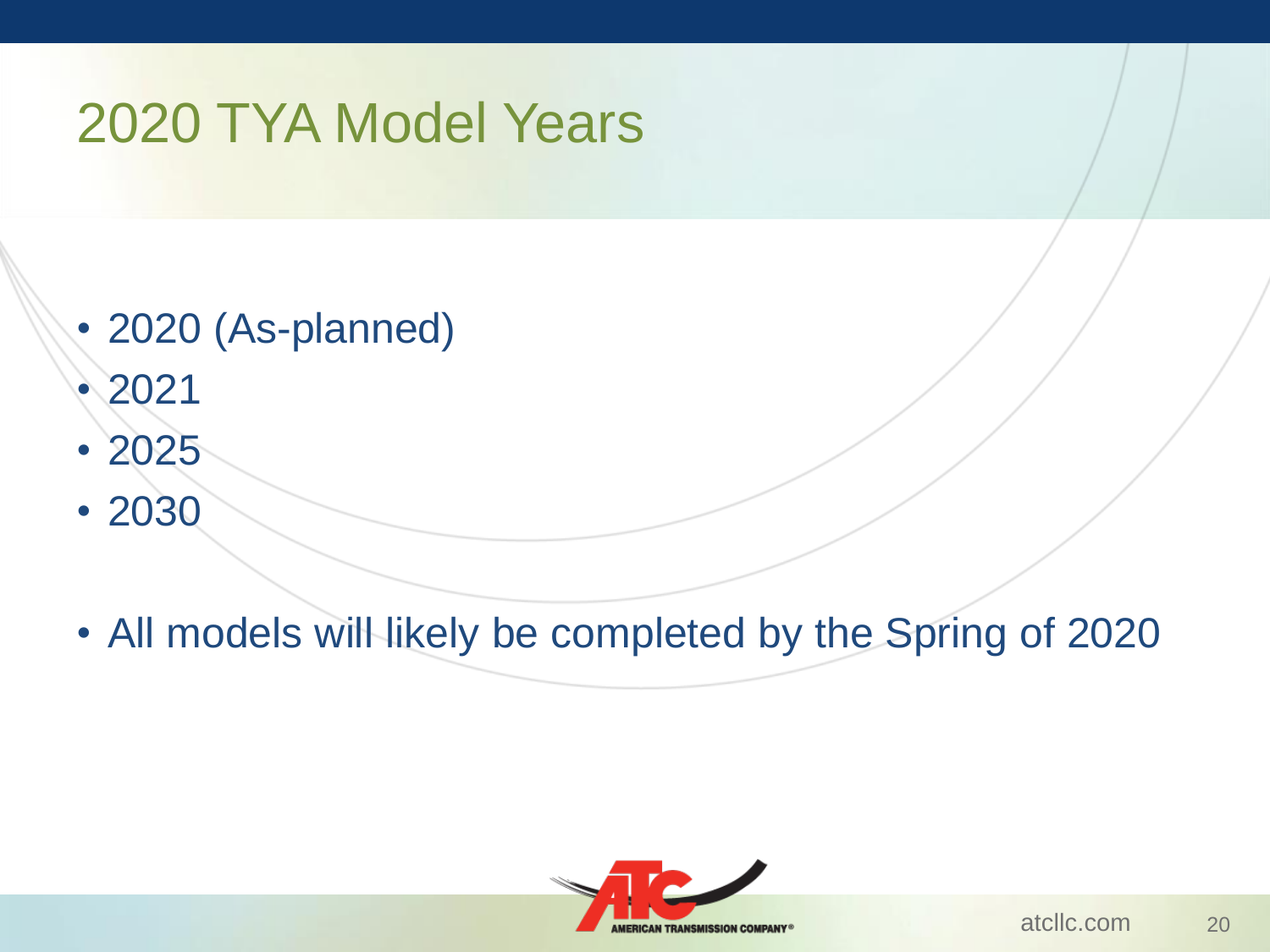## Load - Historical

#### • Requested September 27, 2019

- Summer peak
- Winter peak
- Light load
- Shoulder load
- Received November 1, 2019
- Add to databases

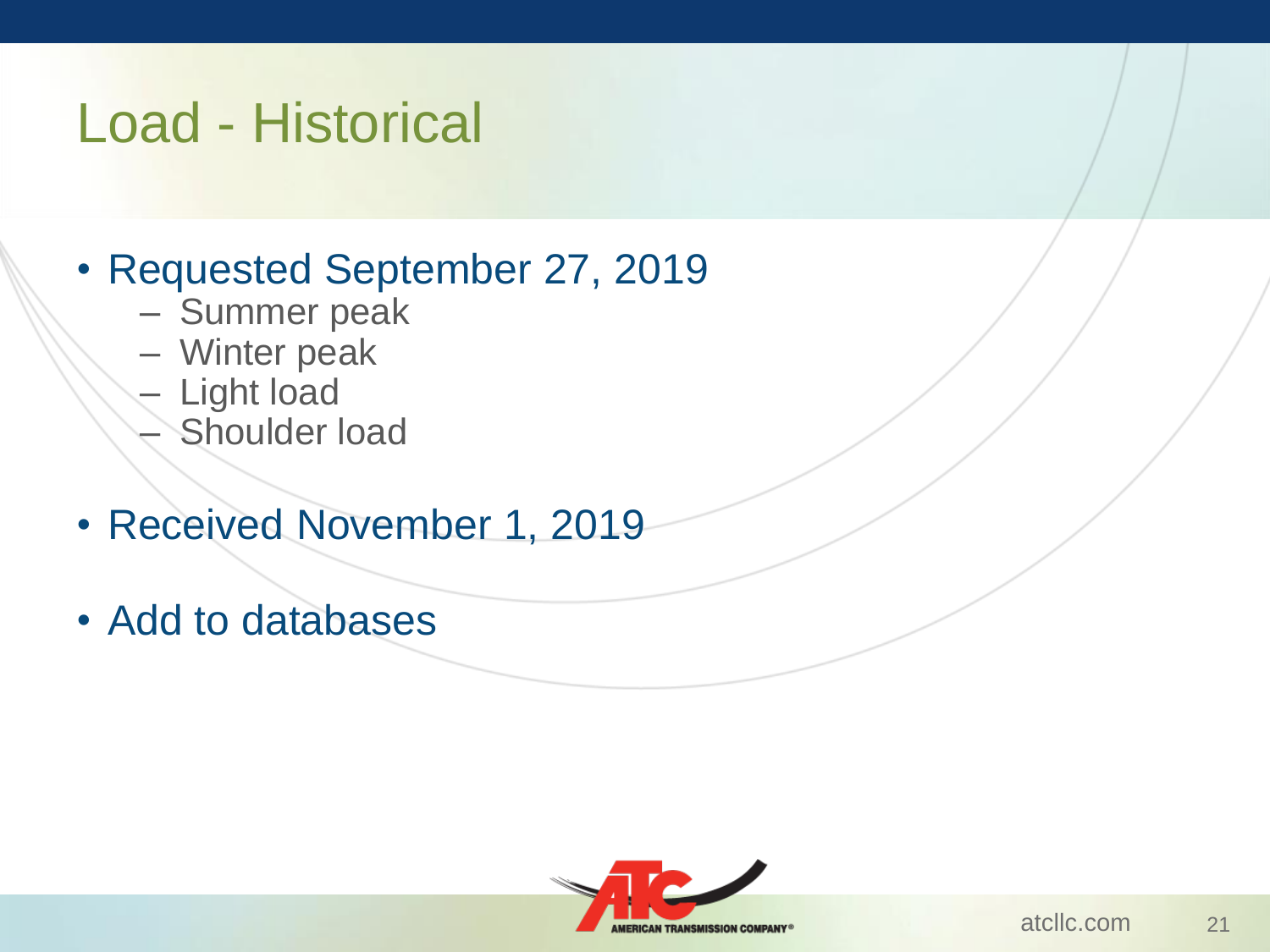## Load – Expected Forecast

- Requested LDC forecasts February 2019
	- 11 years
	- Consistent with resource planning forecast
	- Expected (50/50 probability)
- Received in Quarter 2 of 2019
- ATC compares forecasts to previous forecasts
	- Any notable differences are confirmed with the LDCs
	- Finalized copy of forecast provided to LDCs in August 2019
	- Forecasts used to plan the system

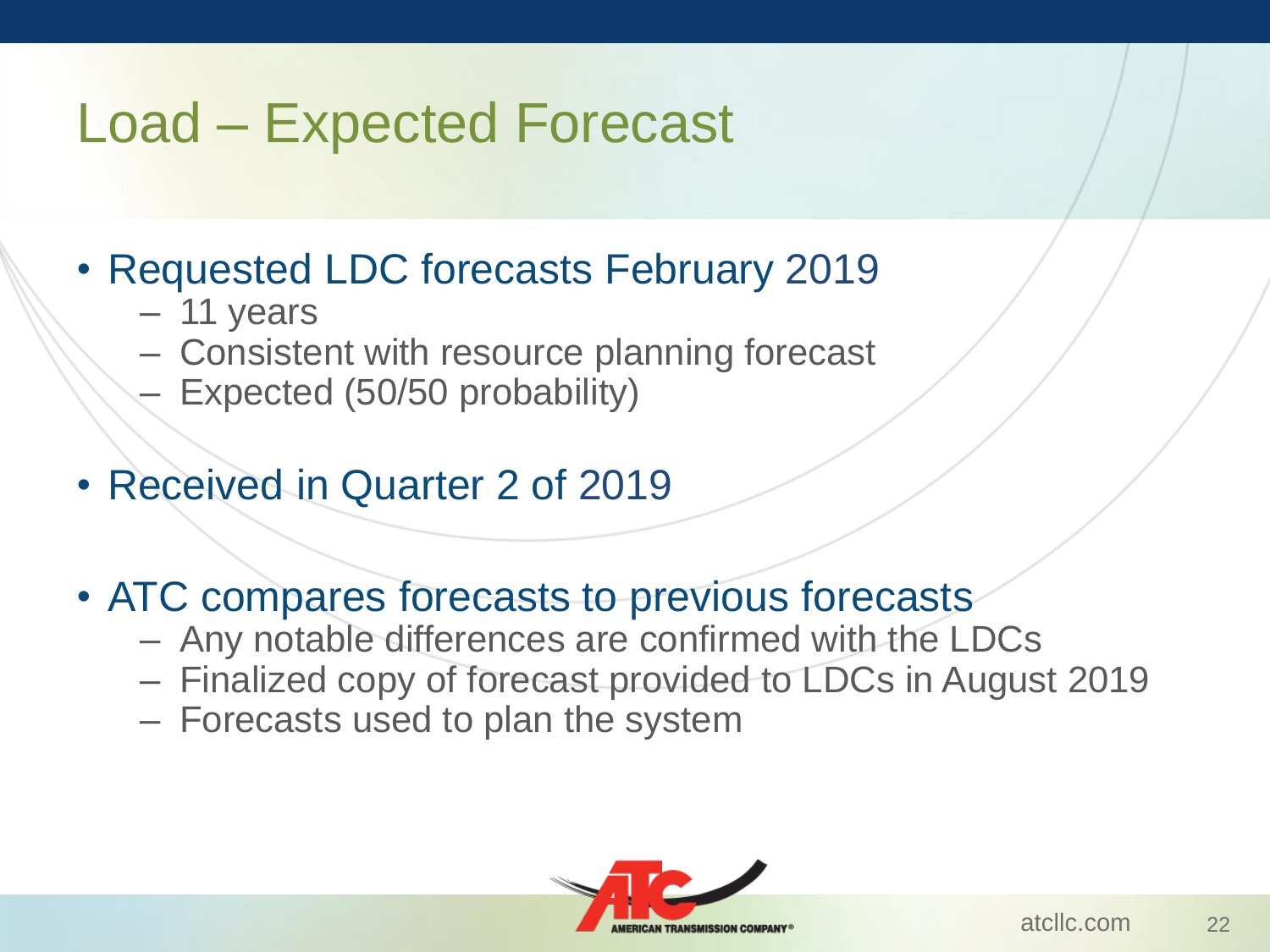# Load Forecast Trends



**MERICAN TRANSMISSION COMPANY** 

| <b>Forecast</b> | 10-Year Average    |
|-----------------|--------------------|
| Year            | <b>Growth Rate</b> |
| 2019            | $0.50\%$           |
| 2018            | $0.50\%$           |
| 2017            | 0.53%              |
| 2016            | 0.52%              |
| 2015            | 0.66%              |
|                 |                    |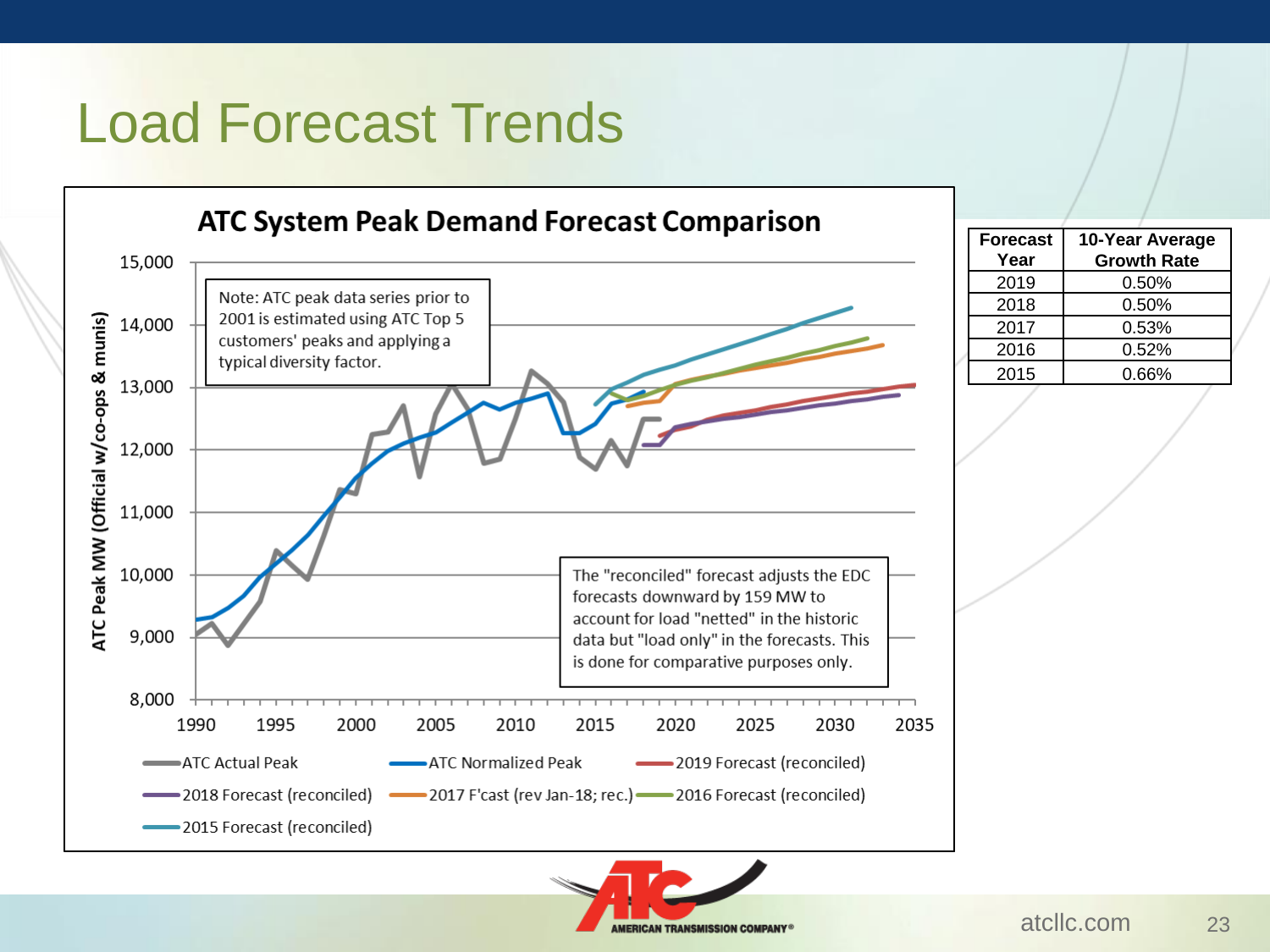# Load Forecast Trends, Continued

|                        | ATC Load (MW) |        |                       |  |
|------------------------|---------------|--------|-----------------------|--|
| Model                  | 2018          | 2019   | 2020                  |  |
|                        | Assessment    |        | Assessment Assessment |  |
| Year 1                 | 13,000        | 12,300 | 12,600                |  |
| <b>Summer Peak</b>     |               |        |                       |  |
| Year <sub>5</sub>      | $+400$        | $+400$ | $+300$                |  |
| <b>Summer Peak</b>     |               |        |                       |  |
| Year 10                | $+600$        | $+600$ | $+500$                |  |
| <b>Summer Peak</b>     |               |        |                       |  |
|                        |               |        |                       |  |
| <b>Year 5 Shoulder</b> | 9,400         | 8,900  | 9,200                 |  |
| Year 10 Shoulder       | $+100$        | $+100$ | $+100$                |  |

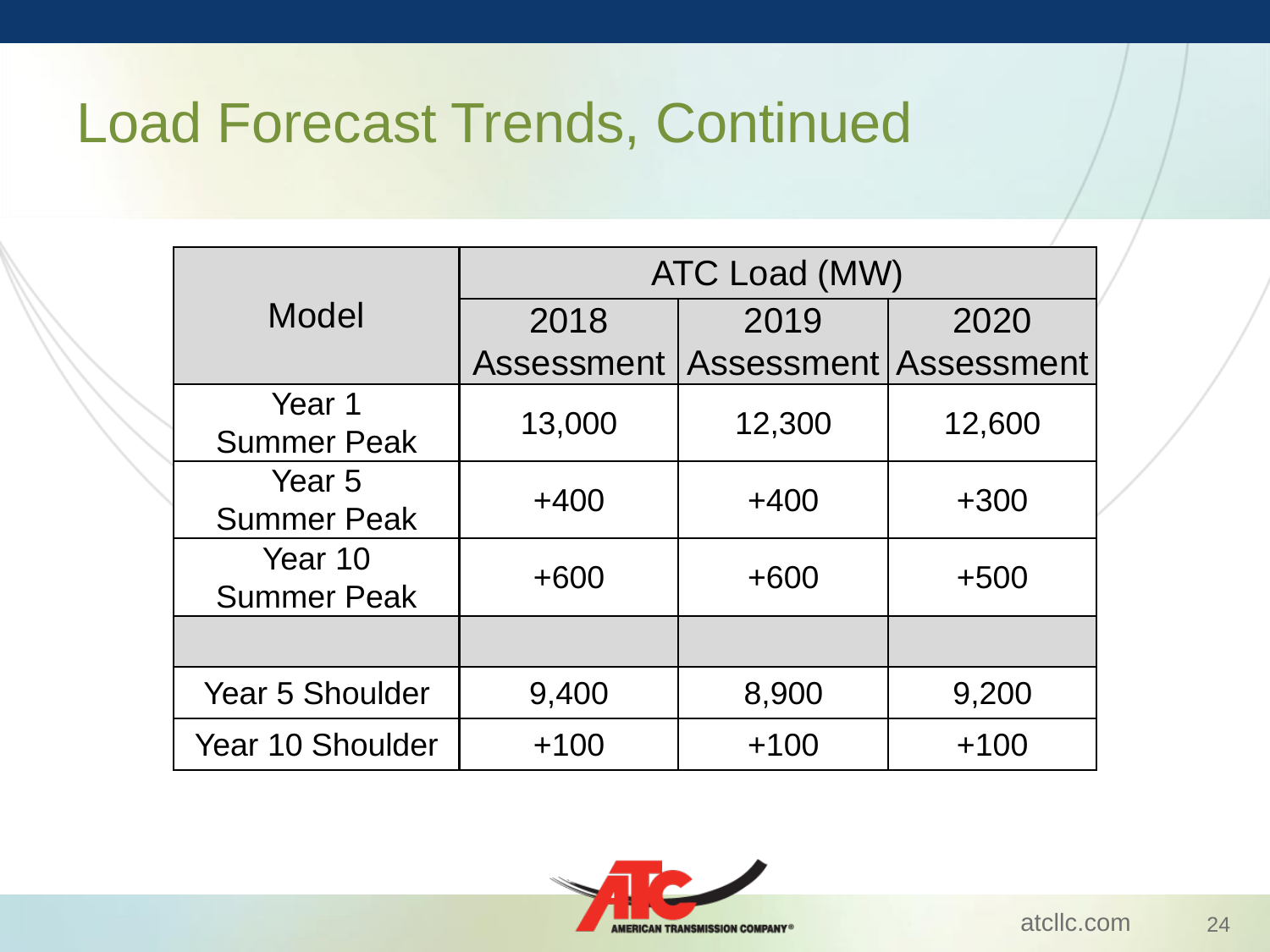# Generation Modeling

#### • Existing generator data

– Annual updates requested from Generator Owners (GOs) in Q3

#### • Generation additions

- Only add generators with signed interconnection agreements (IAs)
- Additions modeled at MISO Facility study location

#### • Generation retirements

- Generators with a completed MISO Attachment Y are modeled as retired, unless there is a System Support Resource (SSR) agreement
- Under intact system and outage conditions
	- Generators are limited to:
		- 90% of maximum reactive power output and
		- 90% of maximum reactive power consumption

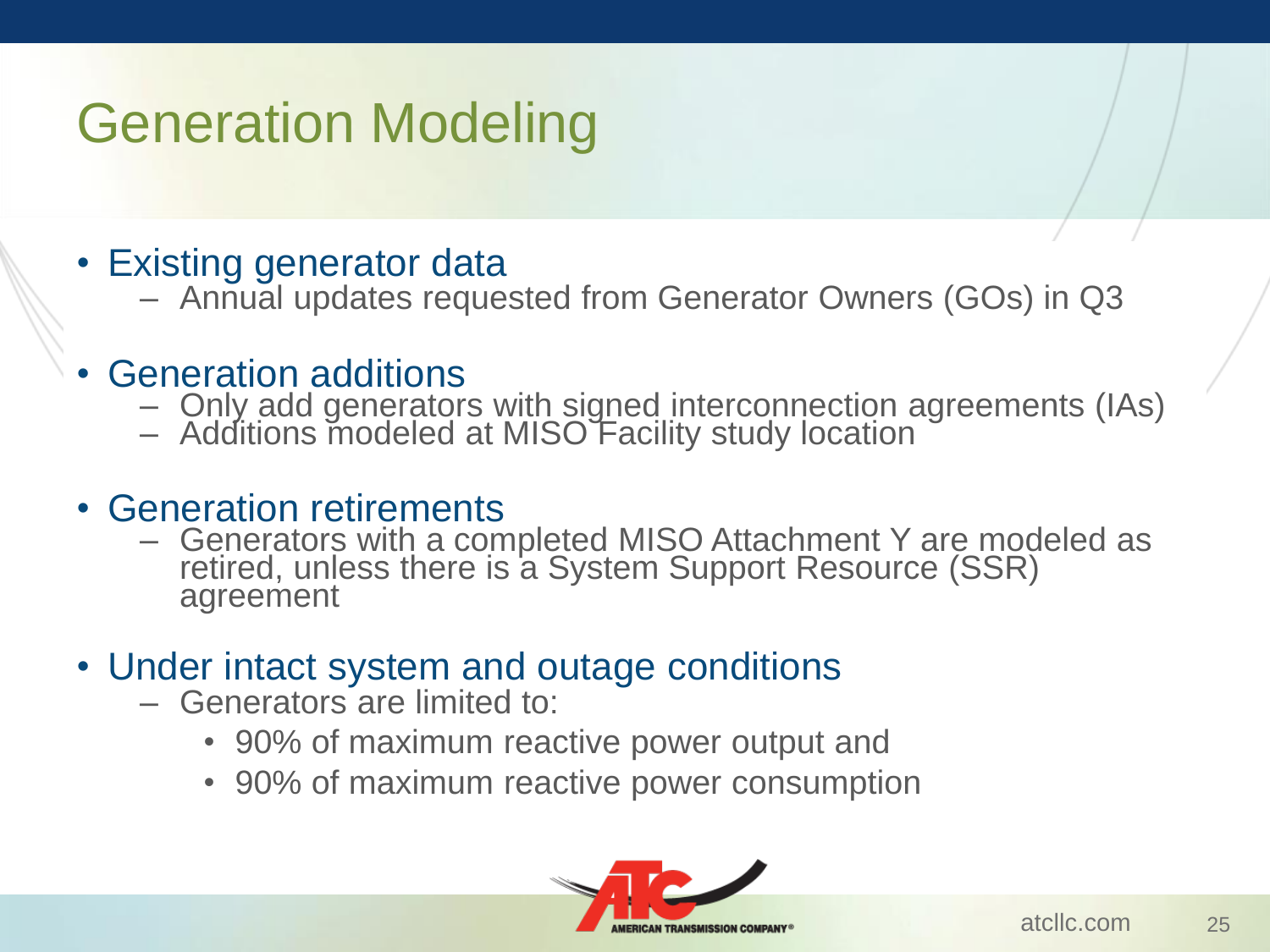# Generation Dispatch

- Local Balancing Area (LBA) merit order dispatch:
	- Used in Assessment's summer peak and shoulder models.
	- Provided by LBAs

## • ATC-wide merit order dispatch:

- Used in minimum load models
- ATC-wide merit order dispatch determined using PROMOD

### • Generators without scheduled transactions:

– If they have signed IAs, generator included in the host LBA.

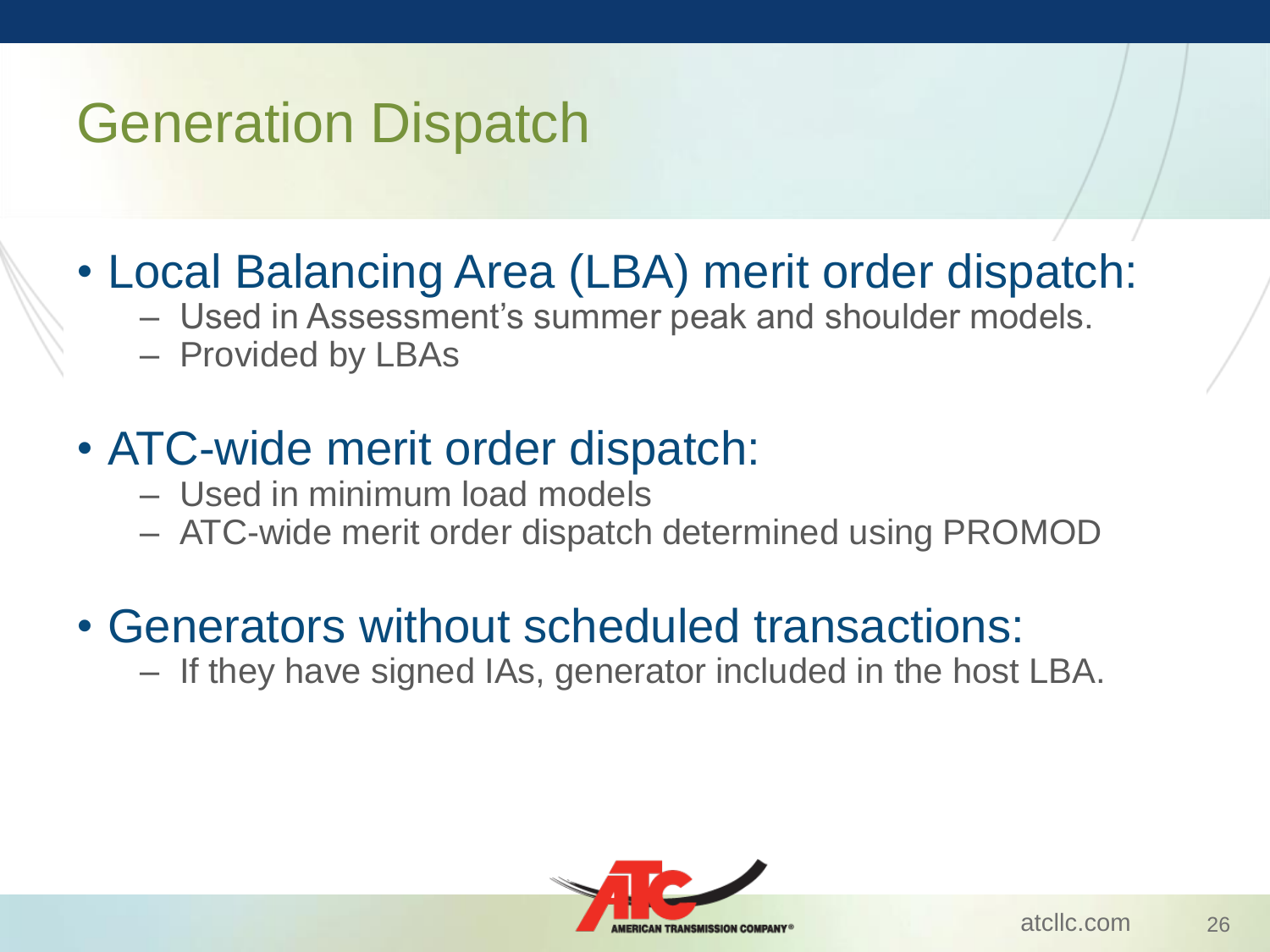# No Load Loss Allowed Contingency Analysis

#### • Peak

– 1, 5, and 10 year out models

### Shoulder (firm)

- 5 and 10 year out models
- 70% load except for Zone 2 (90% load) and northern Zone 4 (80% load)
- Shoulder rating methodology

#### • Minimum load

- 1 and 5 year out model
- 40% load, may be adjusted based on analysis of historical loads

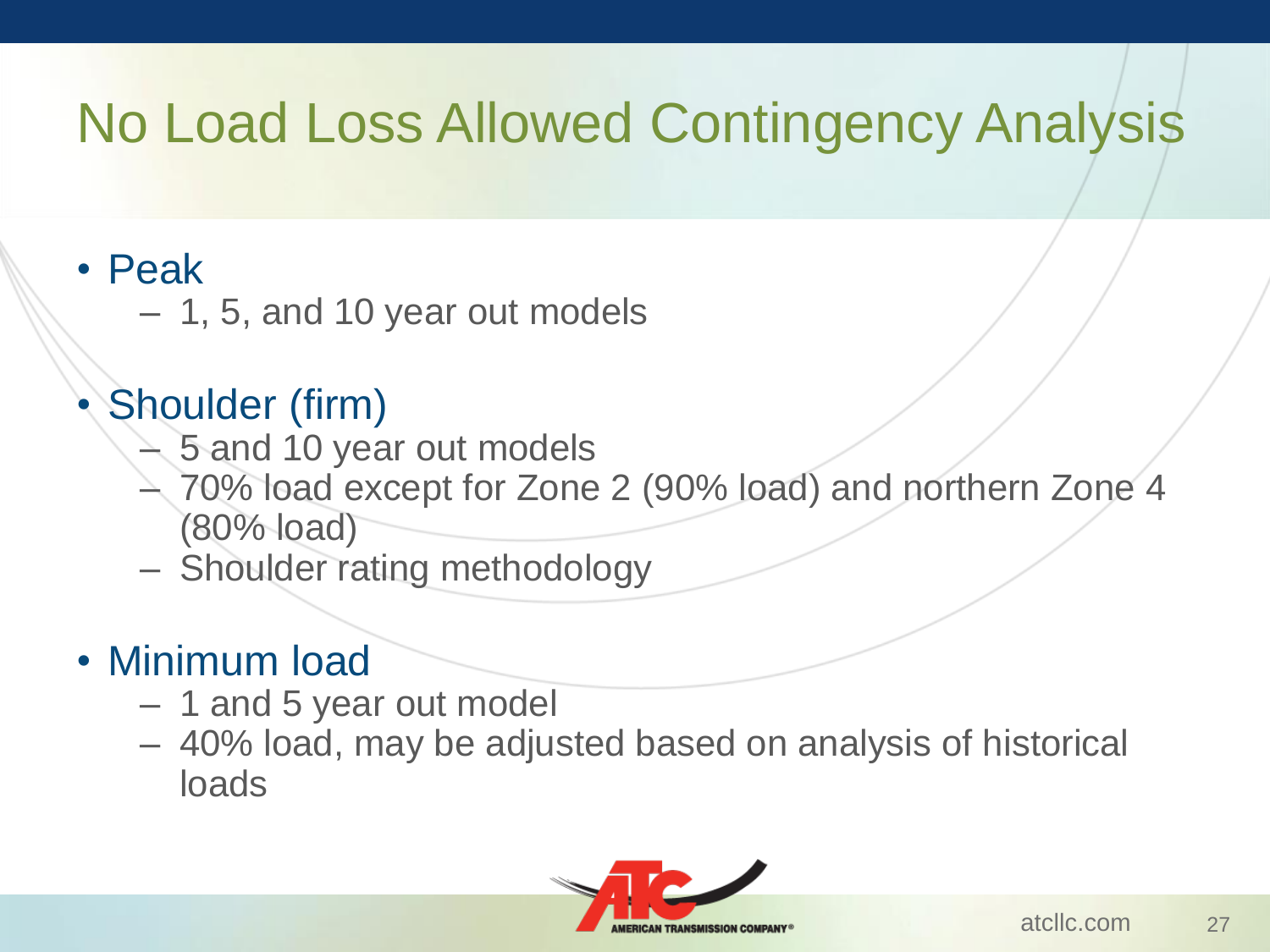# Additional Network Planning Studies

- Existing Generator Stability Reviews
- Annual Fault Study

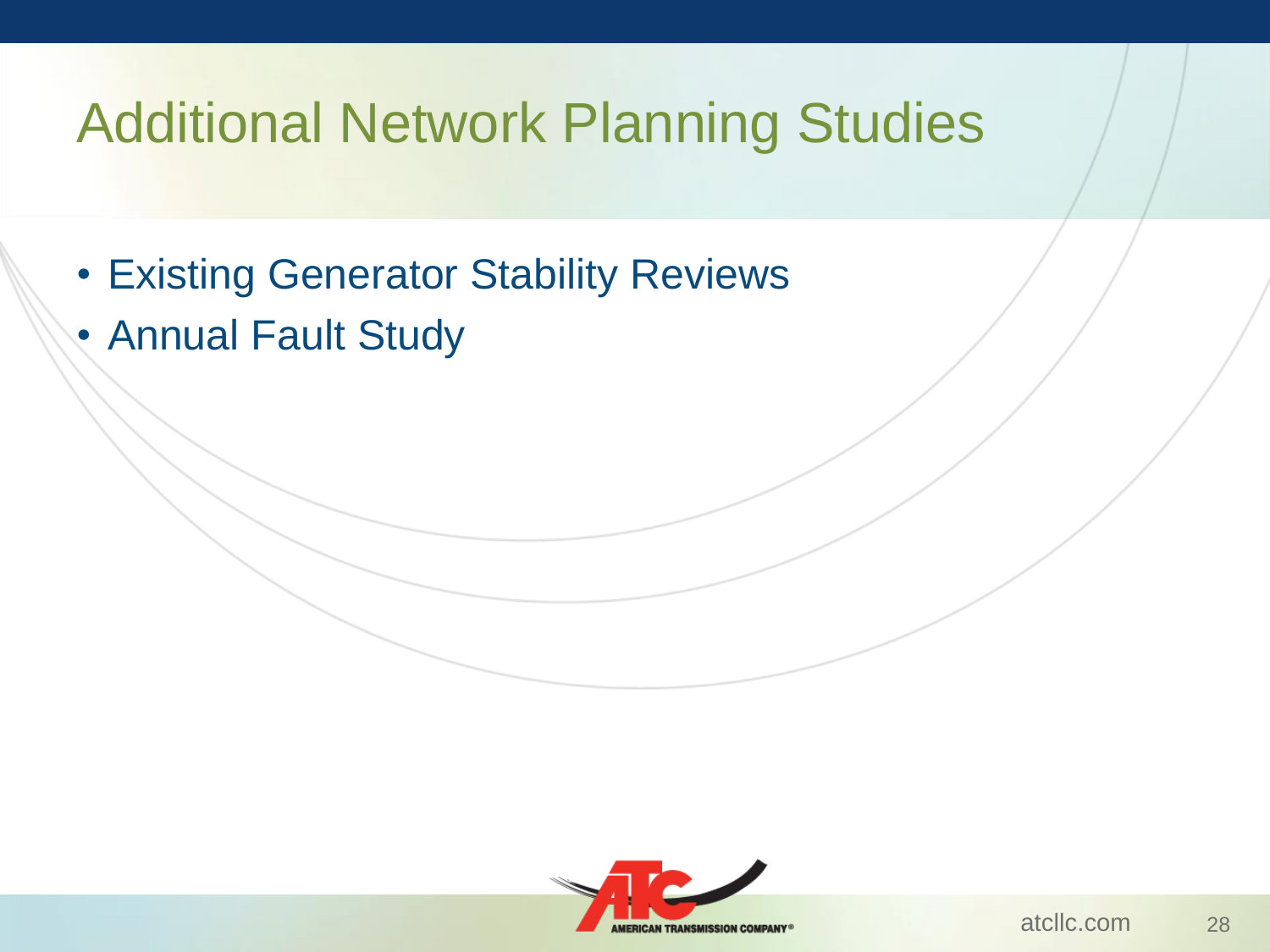# Non-transmission Alternative Consideration

- Preliminary process developing with our stakeholders
- Two ways NTA process can be initiated
	- Need initiated by local distribution provider
		- Identify T or D related reliability/service concerns
		- Develop needs and solutions
		- Communicate with ATC to promote collaboration
			- Use existing D-T or G-T processes
	- Need initiated by ATC
		- 10-Year Assessment screening develop Needs/Limitations lists
		- Customers/stakeholders engage ATC with ideas
		- Collaborate to identify possible DER options from customers
		- Open project development discussions
		- Use modified BVP practices to balance comparison of appropriate alternatives

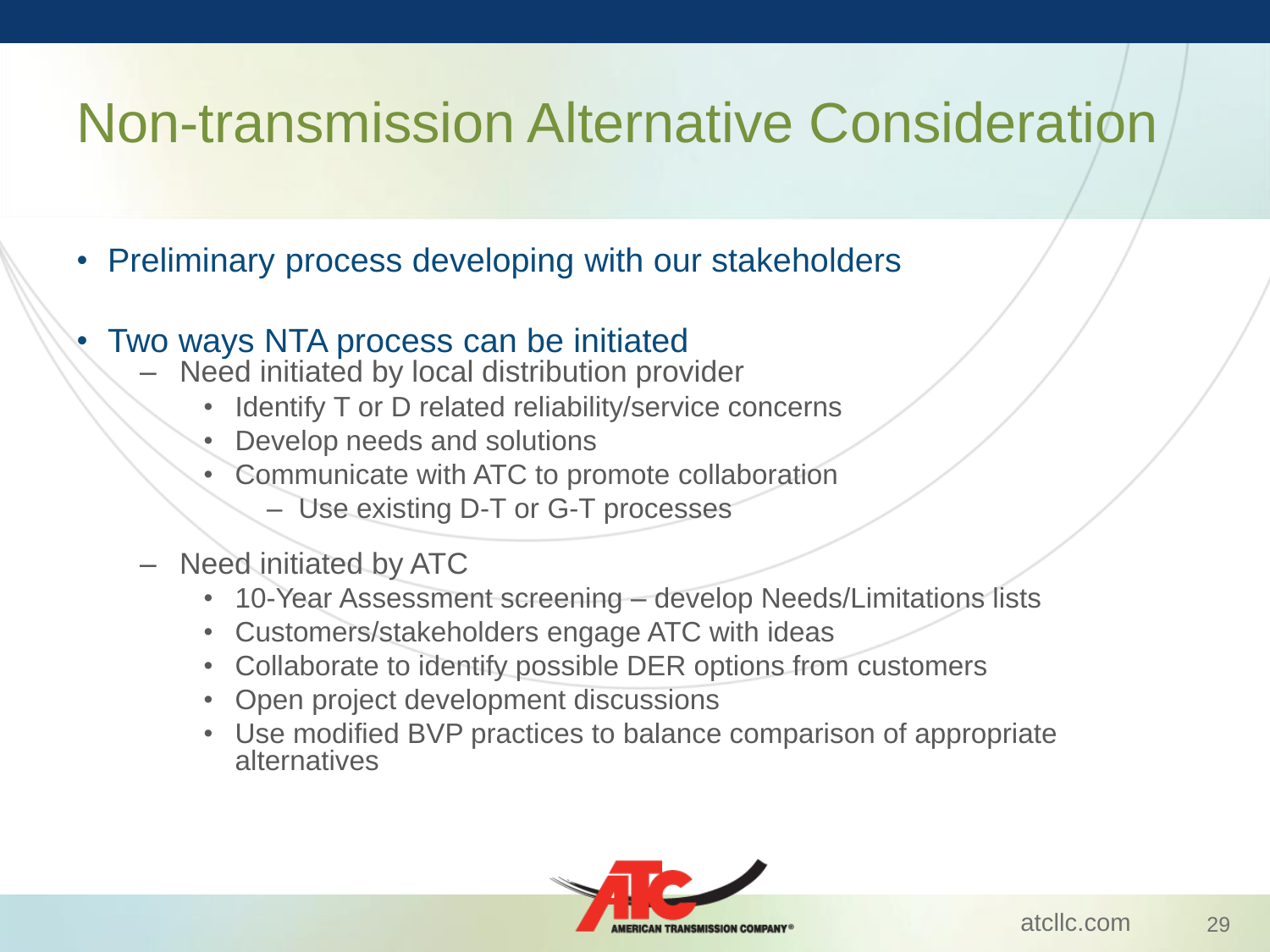# Regional Planning

#### • MTEP

- Preliminary screening helps ATC to better prepare for upcoming MTEP cycle
- MISO Coordinated Seasonal Assessments
- Reliability First (RF) Seasonal Assessments

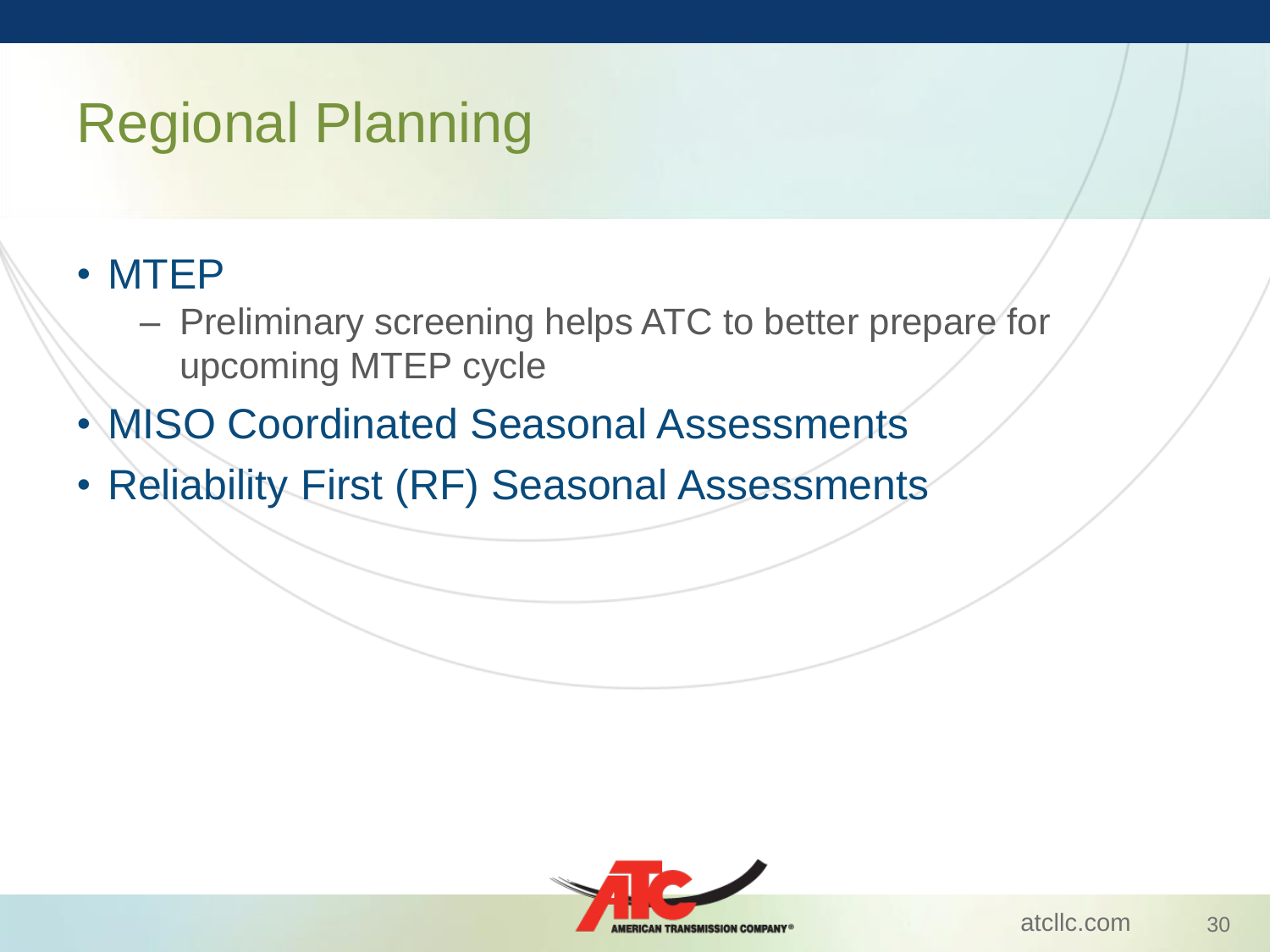# Public Policy Requirements

- Follow MISO Tariff (Attachment FF) Processes
- Previously identified requirements
	- State Renewable Portfolio Standard (RPS) mandates
	- EPA regulations
	- State mandates and goals for energy efficiency (EE) and demand side management (DSM) programs
- Any public policy requirements not identified in ATC or MISO processes?

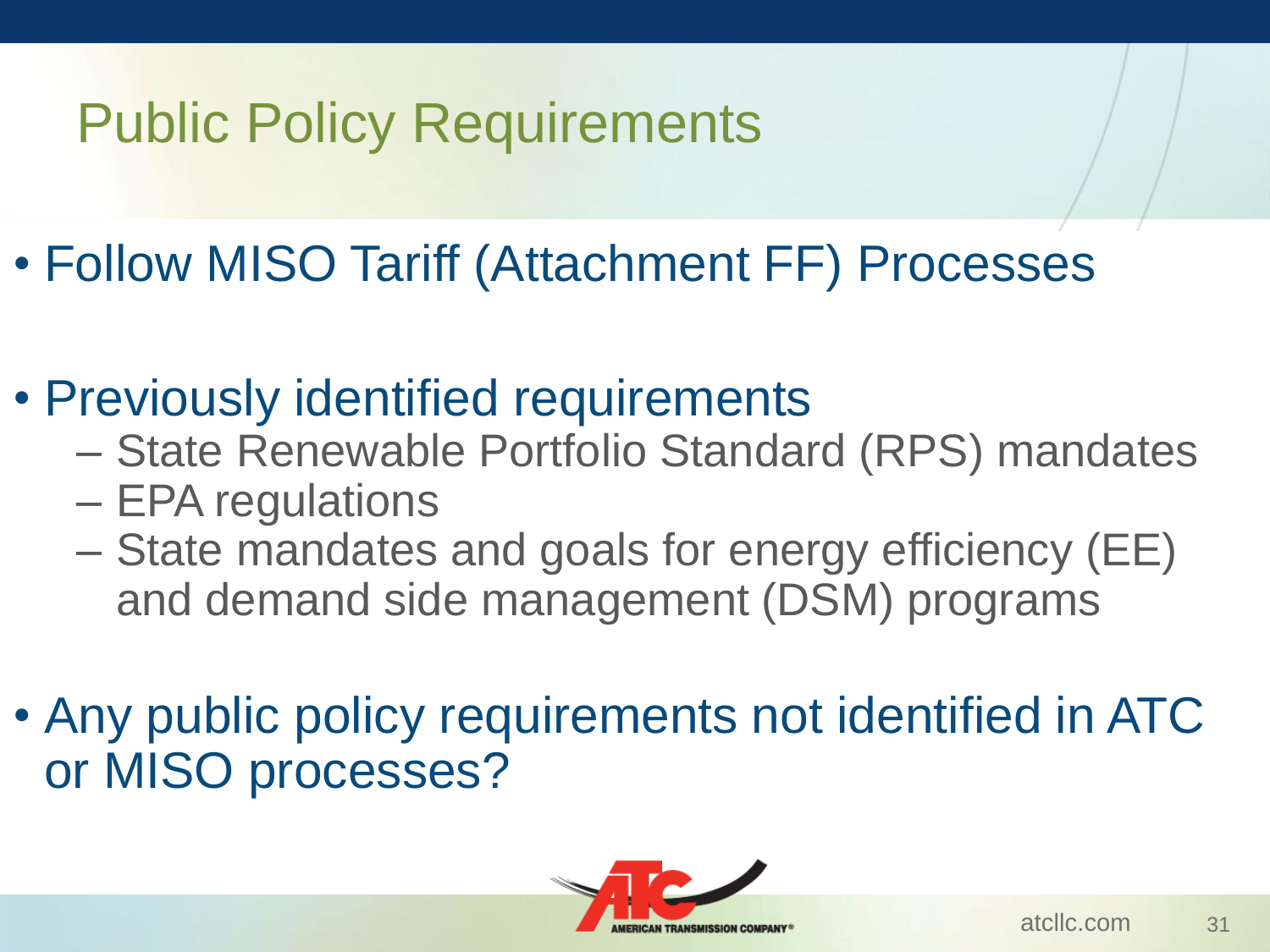## **Schedule**

- Expected Load Forecast Review complete August 2019
- Preliminary MTEP20 Support Study Done
- Post 2020 TYA Preliminary Study Design Done
- Stakeholder Study Design Meeting November 4, 2019
- Stakeholder Design Comments Due November 30, 2019
- Study Design Completion December 2019
- Preliminary Needs Meeting March 2020
- Preliminary Solutions Meeting May 2020
- Document and Publish October 2020